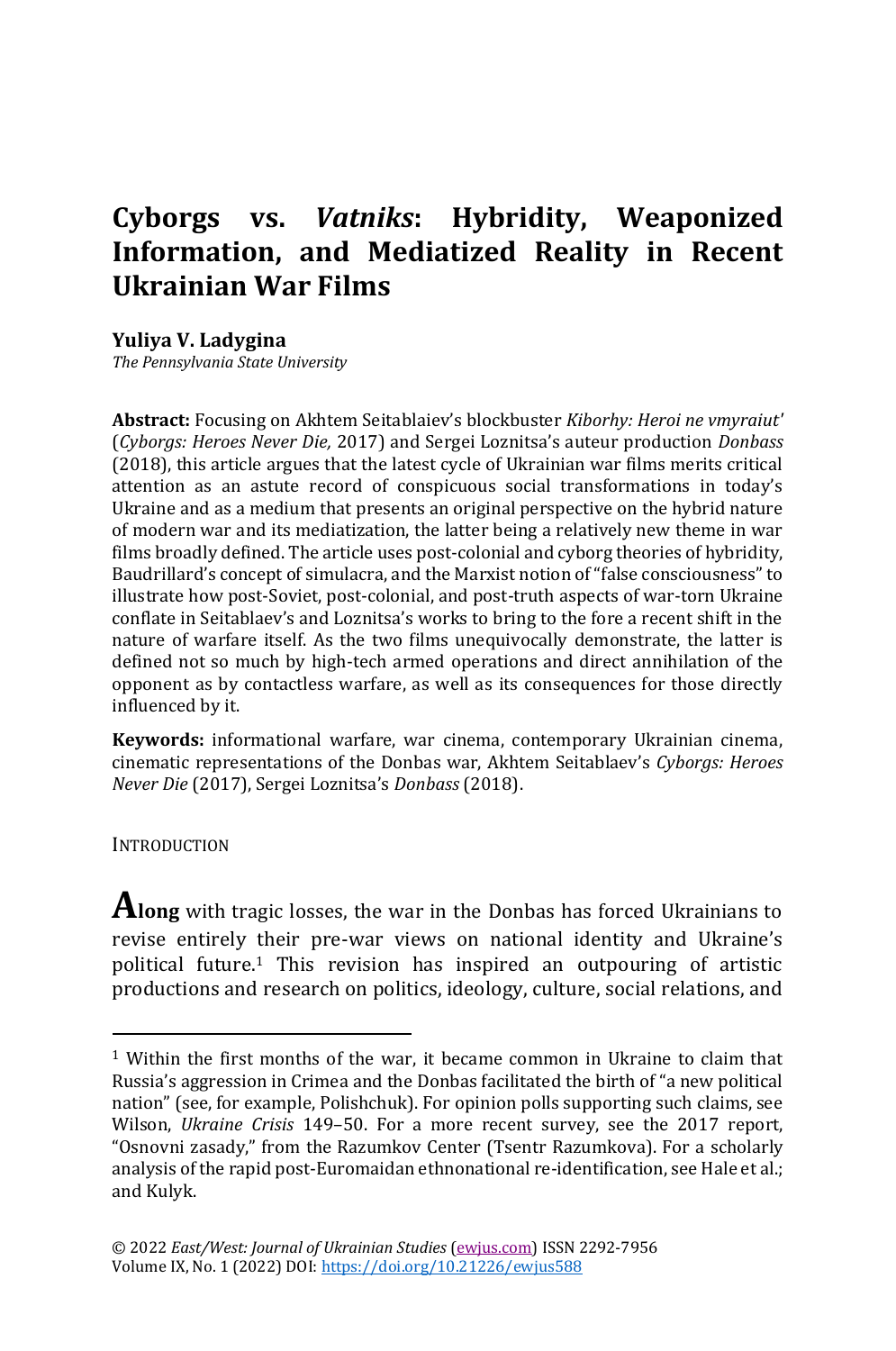subjectivity in times of armed conflict. Cinema comprises one of the most important arenas for such reflections. In recent years, Ukrainian filmmakers have produced a series of films that not only attempt to make sense of the disastrous events in the Donbas and their influence on Ukraine's emerging civil society but also show how cinema can affect the ways in which the war is perceived and conducted. This article focuses on the two recent, most acclaimed but paradigmatically different, Ukrainian films co-sponsored by the State Film Agency DerzhKino—Akhtem Seitablaiev's blockbuster *Kiborhy: Heroi ne vmyraiut'* (*Cyborgs: Heroes Never Die,* 2017) and Sergei Loznitsa's experimental auteur film *Donbass* (2018).<sup>2</sup> It argues that the two films merit critical attention as an astute record of conspicuous social transformations in today's Ukraine and present an original perspective of the hybrid nature of modern warfare and its mediatization, a relatively new theme in war films broadly defined. In my analysis, I rely on post-colonial and cyborg theories of hybridity, on the Baudrillard concept of simulacra, and on the Marxist notion of "false consciousness" to illustrate how post-Soviet, post-colonial, and post-truth aspects of war-torn Ukraine conflate in Seitablaev's and Loznitsa's works to bring to the fore the recent shift in the nature of warfare, now defined not so much by high-tech armed operations and direct annihilation of the opponent as by contactless warfare and its consequences for those directly influenced by  $it^3$  A brief account of Russia's anti-Ukrainian disinformation campaign and its ramifications, along with an overview of the core myths and earlier cycles of Ukrainian war films, will set the stage for specific observations.

THE UKRAINIAN CRISIS: RUSSIA'S INFO-SPIN AND ITS REVERBERATIONS

A deliberate, well-organized, and generously funded information campaign accompanied every move of the Russian-backed forces in the Crimea and the Donbas in 2014.<sup>4</sup> Pursuing the dual purpose of aggression and deception,

<sup>2</sup> More than a dozen fictional films about the war in the Donbas have appeared in Ukraine in recent years. Zaza Buadze's *Pozyvnyi "Banderas"* (*The Code Name "Banderas,"* 2018) and Ivan Tymchenko's *Illovaisk 2014* (2019) along with Seitablaiev's *Cyborgs* stand out the most among patriotically oriented mainstream productions. Art films with a humanistic approach are less numerous. Valentyn Vasianovych's *Atlantyda* (*Atlantis,* 2019) and Natalia Vorozhbyt's *Pohani dorohy* (*Bad Roads,* 2020) are the other two representative examples.

<sup>3</sup> For a comprehensive discussion of the recent shifts in the nature of warfare, especially in the case of Russia, see *Russian New Generation Warfare Handbook*.

<sup>4</sup> For an overview of the 2014–15 period, see Wilson, *Ukraine Crisis* 118–43; and Yekelchyk 140–52.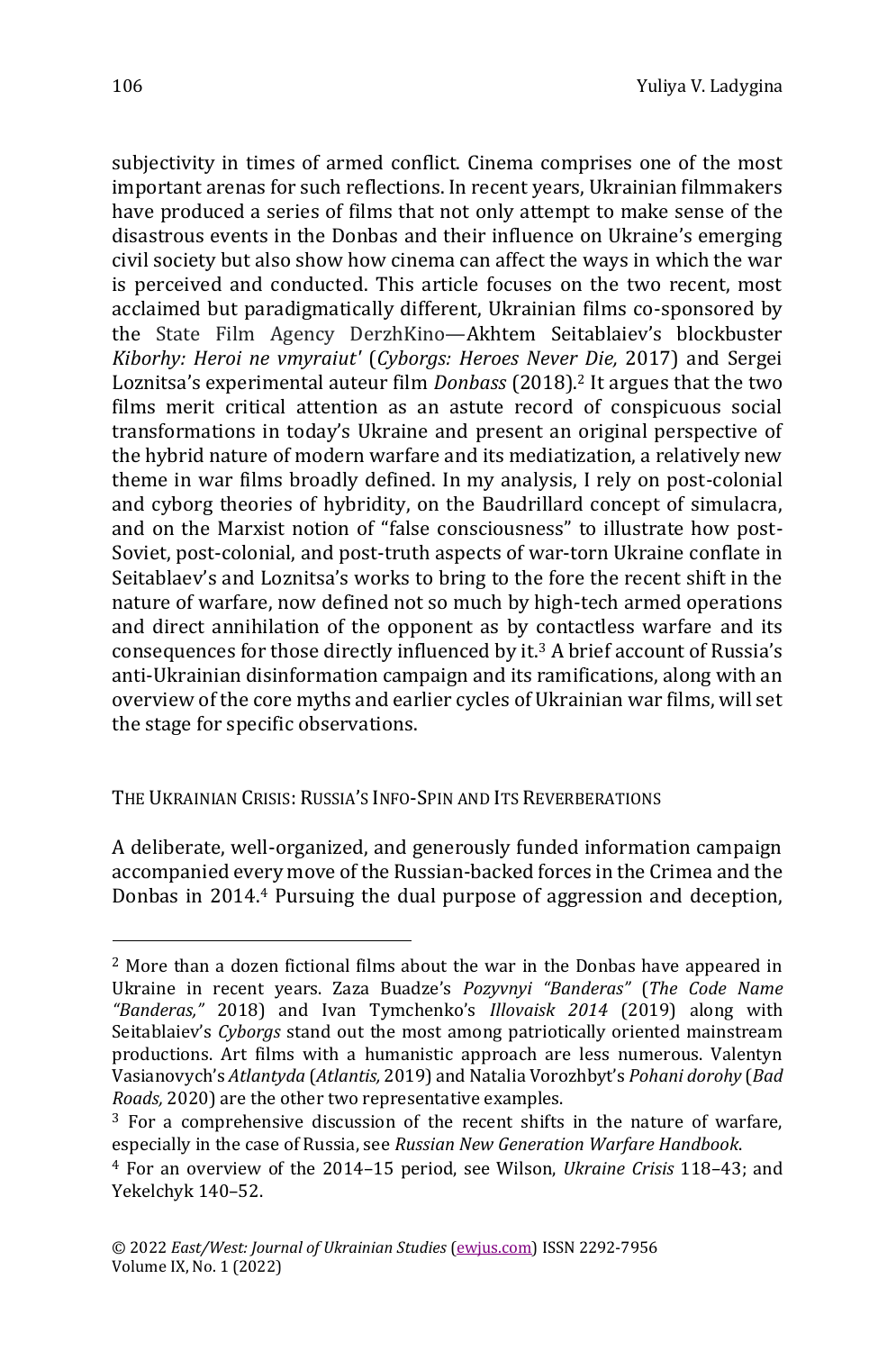Russia directed its informational intervention at broad audiences—Russian, Ukrainian, international—and employed the dissemination of tendentious data ranging from half-truths to outright lies to deep fakes.<sup>5</sup> Experts delineate a set of ubiquitous myths that help Russia pursue its goals in Ukraine. To begin with, Russia repeatedly questions the legitimacy of Ukraine's statehood and depicts Ukraine's southeastern regions as historically Russian territories. Second, Russia claims that ever since the Euromaidan Revolution toppled the Ianukovych regime, Russian-speaking Ukrainians in southeastern Ukraine have been calling on Russia to protect them from the new, presumably Russophobe, government in Kyiv. When combined, these two narratives frame Russia's actions in Ukraine as a response to local Russians asking Russia for protection. Russia's third myth, which continues to obscure the facts on the ground, is the story of a homegrown separatist movement in the Donbas. Although it was quickly proven that militant units in the region largely consisted of Russian citizens in 2014, Western media continues to call the Donbas militants "separatists," re-projecting Russia's positioning of the events that characterize the Donbas war as a conflict between Kyiv and local insurgents.<sup>6</sup> The fourth, and particularly cynical, myth brands the new government in Kyiv a "fascist junta" and portrays the Ukrainian state as a purveyor of racism and Russophobia. Such representation enables Russia to cast its government and its proxies in the Crimea and the Donbas as "antifascist" forces and to use "antifascism" as a mobilizing tool.<sup>7</sup> Although none of the listed myths hold

<sup>5</sup> For a brief assessment of the Kremlin's information war in Ukraine, see Klymenko. For a sample of an early expert assessment of Russia's use of media and social networks in its disinformation campaign, see the 2014 report, "Regarding the Information-Psychological Component of Aggression of the Russian Federation against Ukraine" (National Institute for Strategic Studies of Ukraine).

<sup>6</sup> Studies indicate that, since Ukraine's independence, inhabitants of the Donbas have increasingly identified not only with their region but also with the Ukrainian state. Andrew Wilson observes, for example, that 55.7 percent of Donetsk inhabitants in 1994 and 69.5 percent in 2004 identified with the region. Similarly, the proportion describing themselves as Ukrainians rose from 39.4 percent in 1994 to 42.7 percent in 2004, while the number of people in the region who identified themselves as Russians dropped from 30.1 percent in 1994 to 21.1 percent in 2004. See Wilson, "The Donbas in 2014." When the fighting broke out in 2014, scholars could not register any traces of ethnically motivated separatism. For a sample of opinion polling from 2014–15, see Chaisty and Whitefield; Hale et al.; and Sasse.

<sup>7</sup> Russian political technologists first revived the Soviet antifascist narrative during Ukraine's 2004 presidential elections, when Russian-controlled media portrayed the pro-Western candidate Viktor Iushchenko as a demonic figure who sought to rekindle the anti-Soviet Ukrainian nationalism of the 1940s. Because of the active participation of the radical ultra-nationalist parties, such as Svoboda and the Right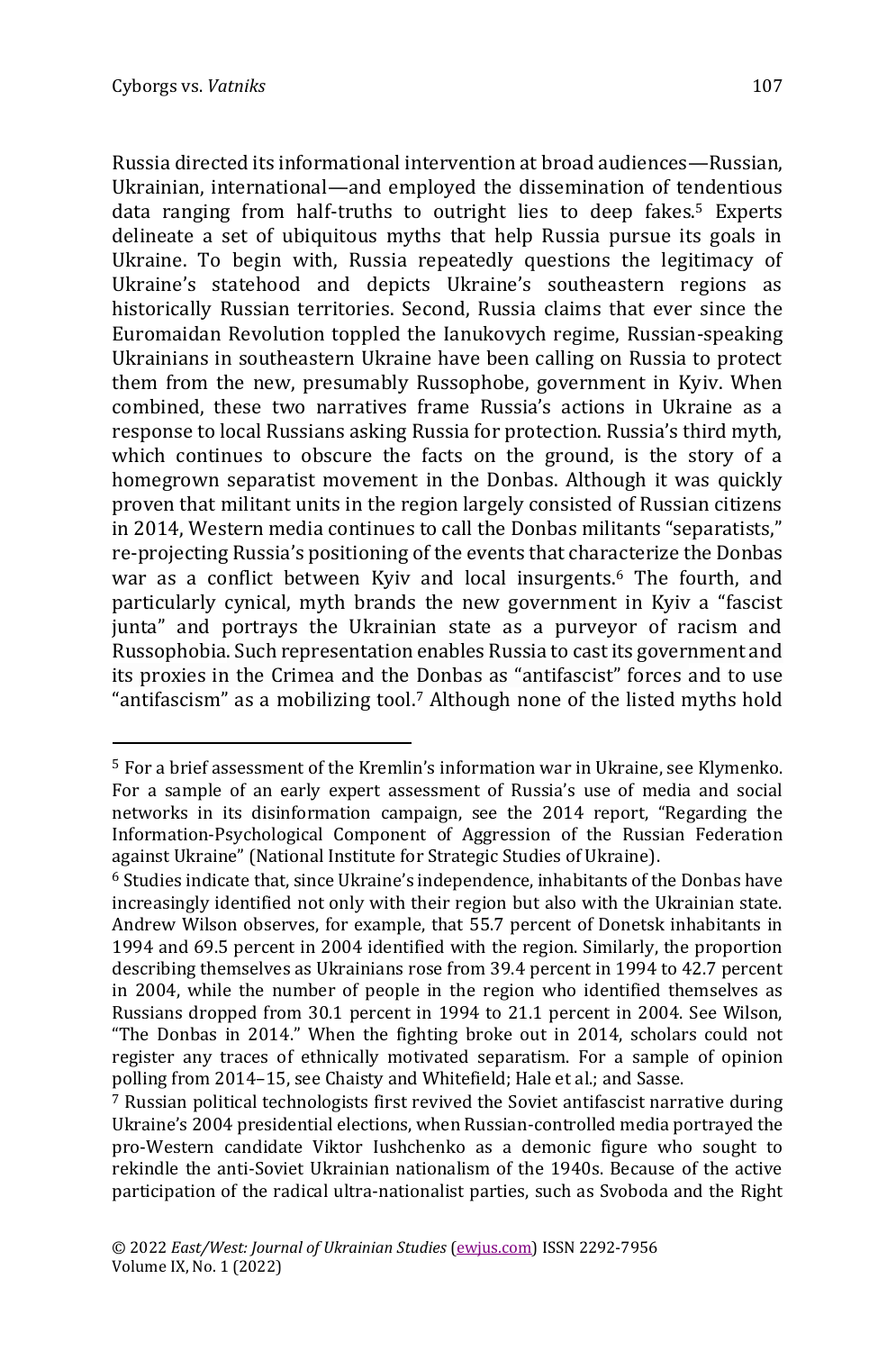ground upon close examination, particularly in light of the repression of the Crimean Tatar and Ukrainian minorities in the Crimea, they remain effective in confusing and delaying Russia's opponents in Ukraine and in the West.<sup>8</sup>

At first, Ukrainians struggled to find an appropriate response to Russia's dominance in information space, but by the mid-summer of 2014 they managed to set up several valid platforms capable of presenting a perspective different from the Russian narrative. Grassroots efforts and international support proved instrumental in revamping Ukraine's position in information space. Public journalism and online broadcasting from the places where events occurred played a key role in refuting Russia's most insidious claims. *StopFake* was one of the first and most prolific nongovernment media-rebuttal units.<sup>9</sup> Despite the significant achievements of the media, much needed to be done by the Ukrainian government to promote its vision of the events in Ukraine and abroad. Press services of all government bodies were recommended to implement information countermeasures. A special governmental agency was created to support the production of pointed films about the ongoing events and facilitate their broadcasting on national TV and the Internet to reach the broadest possible audience at home and abroad. Experts emphasized that because of their visual power and entertainment appeal, feature films and related forms in the visual arts might be the most effective at interrogating Russian propaganda and providing domestic and international audiences with alternate ways to understand and negotiate the ongoing war and its

Sector in the Euromaidan Revolution, the narrative of a fascist threat advancing from Kyiv eastward was even more ubiquitous in 2014. For further discussion, see Wilson, *Ukraine Crisis* 125–26.

<sup>8</sup> For a comprehensive overview of Russia's prosecution of the Crimean Tatar and Ukrainian minorities in the Crimea, see Charron and Coynash 28–53.

<sup>9</sup> *StopFake* was founded in March 2014 as an online community of students, alumni, and instructors affiliated with the Mohyla School of Journalism in Kyiv, but quickly grew into more than a simple fact-checking project. Since 2014, *StopFake* has assembled a team of professionals who engage in not only the monitoring and refutations of Russia's claims, but also the research and the development of new approaches in media education. The work of the *StopFake* team has been highly praised internationally and has received many prestigious awards, including the Democracy Prize from the National Democratic Institute for International Affairs. As of August 2019, *StopFake* has identified and refuted over 2,640 pieces of false reporting. Importantly, *StopFake* presents information in English to provide worldwide access. For more on *StopFake,* see<https://www.stopfake.org/en/about-us/> (Accessed 20 May 2020).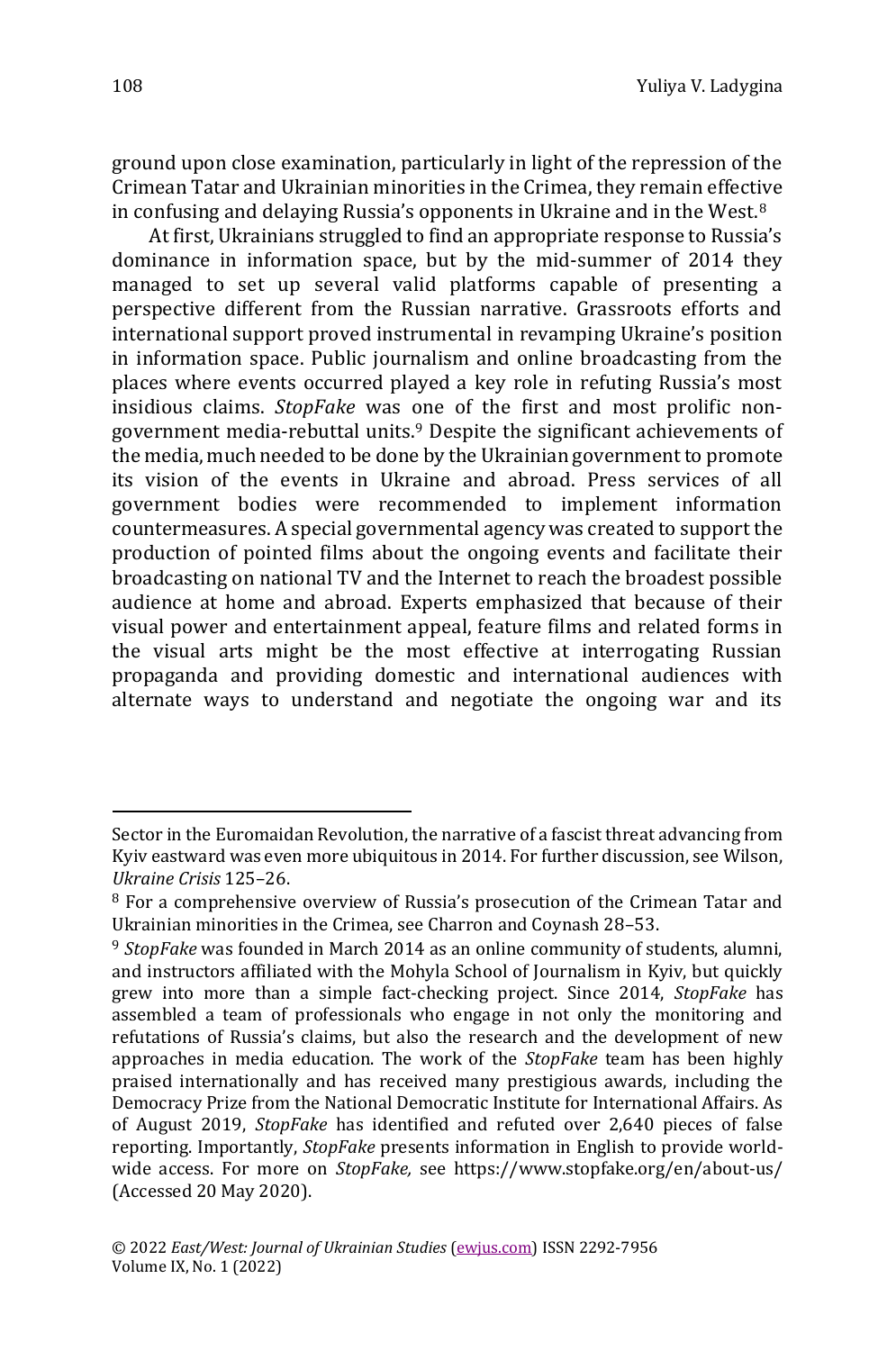ramifications.<sup>10</sup> As the post-2014 influx of state funding was distributed through the State Film Agency DerzhKino, the 2017 law "On State Support for Film Production in Ukraine" and the latest cycle of war-related films testify that both the Ukrainian government and Ukrainian filmmakers took the experts' recommendations seriously.<sup>11</sup> The filmmakers' recent collaborations with the state agencies do not indicate, however, that Ukrainian cinema and the Ukrainian state operate seamlessly or that Ukrainian filmmakers—Seitablaiev and Loznitsa in particular—simply promote Kyiv's official views. Their symbiotic relationship would be better qualified as coincidental, since both parties are often motivated by mutual concerns regarding their society's need to process the experience of war.

## UNDERSTANDING UKRAINIAN WAR FILMS: CORE MYTHS AND EARLIER CYCLES

In addressing the subject of this article, it is essential to clarify what I mean by a "war film." First, it must be noted that the term resists easy definition because it could be outlined with equal success either in relation to particular wars and narrative situations or in terms of different genres. The task becomes even more problematic if one considers the glaring logical impasse all critics face when they talk about specific genres and their conventions—as Andrew Tudor points out, it is virtually impossible to discuss a given film's display of the "principal" characteristics of its genre unless what constitutes those characteristics has been determined. As a working solution, Tudor suggests that we "lean on a common cultural consensus" as to what constitutes a given genre and then proceed to analyze it in detail (5). In the case of war films, it is fair to suggest that the understanding of the genre arises from the existence of war and the viewers' knowledge of it. That said, war as a subject has been used in a wide range of films, which raises the issue of genre hybridization, which, in turn, complicates the genre definition even further. At the same time, despite the complexity of the latter, critics and scholars alike find the notion of "genre" useful in film analysis and seem to agree on a set of basic defining characteristics of a "war film," which I also adopt for my inquiry. Therefore, in my study, I consider a work to be a war film if it focuses, with varying emphasis, directly on war itself (combat and its aftermath); on the activities

<sup>10</sup> See, for example, the 2014 report "Regarding the Information-Psychological Component of Aggression of the Russian Federation against Ukraine" (National Institute for Strategic Studies of Ukraine).

<sup>&</sup>lt;sup>11</sup> The full text of the law is available in Ukrainian on the official website of the Ukrainian parliament at <https://zakon.rada.gov.ua/laws/show/1977-19?lang=en> (Accessed 20 May 2020).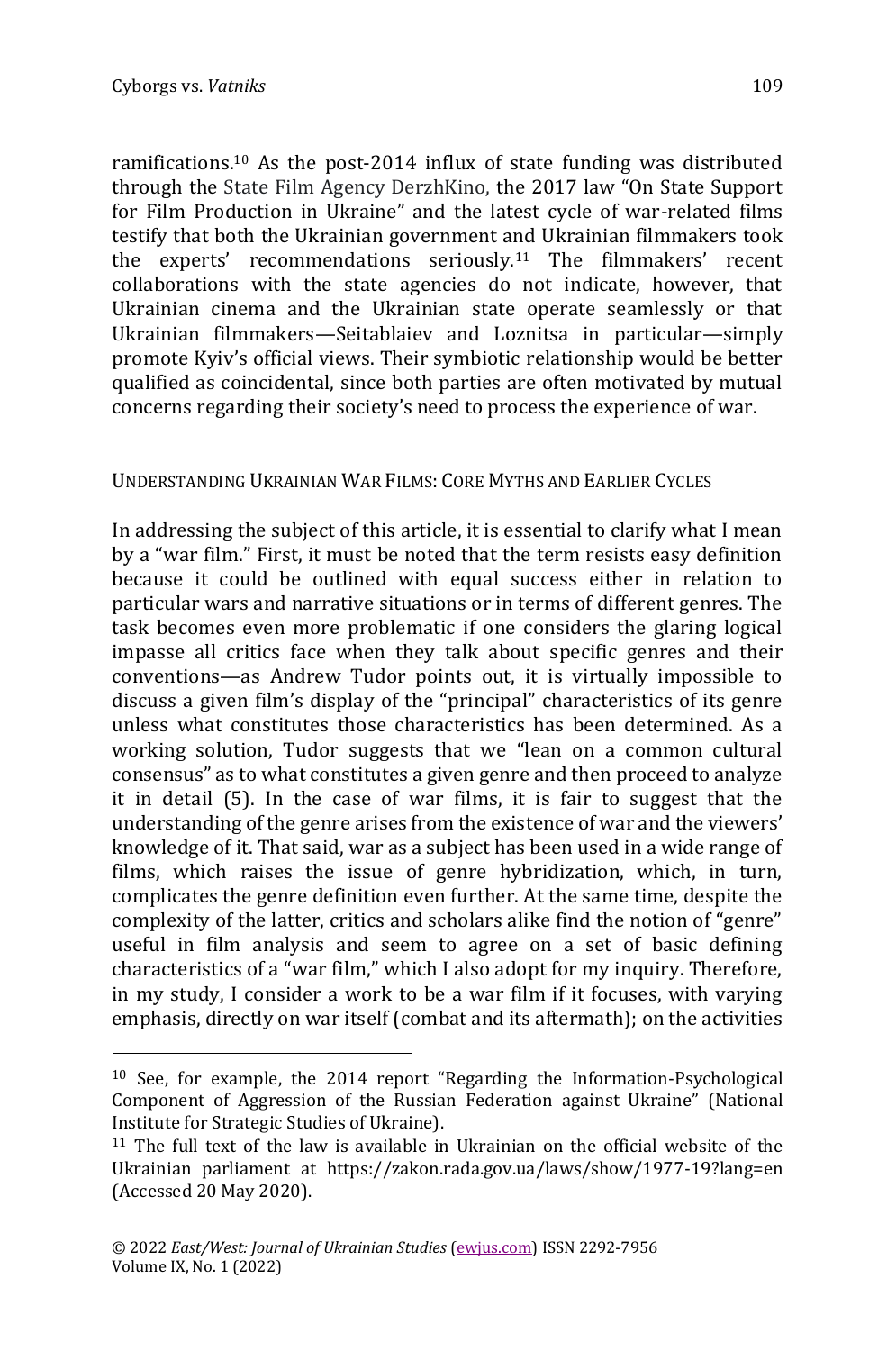of war's participants off the battlefield (recruitment, training, leisure, recovery from wounds); and on the effects of war on the civilian population (civilians caught in war zones, civilians on the home front), and human relations (effects on families and lovers). Whereas some war films meet all three criteria—Seitablaiev's *Cyborgs* is a telling example—others qualify on the basis of one criterion in particular, as it is the case with Loznitsa's *Donbass*. 12

Ukrainian war films and their pre-independence cycles are inextricably embedded in the Soviet film tradition, where war films occupy an important, if not the most important, place.<sup>13</sup> The many wars of the twentieth century primarily World War I, the Civil War of 1917–22, and World War II, but also the Cold War and the Afghan war of 1979–89—provided Soviet filmmakers with rich materials. The early Soviet war films are often hard to define as such because they treat war as secondary to the Bolshevik cause and often remain ambiguous in their depiction of the enemy, emphasizing Bolshevik solidarity over national allegiance. Yet, in the 1940s, war comes to the foreground and is portrayed in terms of national victory with a clear-cut distinction between the belligerent sides. In this regard, the 1940s Soviet war films conform closely to the classical narrative of the Hollywood entertainment films (Youngblood 5–6).<sup>14</sup> During the Khrushchev Thaw in the late 1950s and 1960s, when state censorship was lifted, Soviet filmmakers shifted their focus on individual stories and produced a series of critical films that focused on the suffering of people caught in the war and the war's brutality. Yet, despite their humanistic approach, Soviet revisionist and retrospective films never took issue with the credibility of war and continued to justify the human sacrifice in defence of Soviet values in the late Soviet period.<sup>15</sup> Only in post-Soviet times did Russian filmmakers manage to shatter the idealized image of a heroic and glorious war by representing its absurdity and murderous nature. Except for some state-sponsored propaganda pieces endorsing Russia's wars in the Caucasus and Ukraine, most contemporary Russian films show war as a horrendous consequence

<sup>12</sup> On the war films and other genres, see Altman 219; Basinger 239; and Neale 126. For a discussion of genre hybridization, see Collins; Staiger; and Grant.

<sup>&</sup>lt;sup>13</sup> For the most sustained examinations of Soviet war films, see Youngblood. Also see Gillespie 124–45.

<sup>14</sup> Youngblood argues, for example, that the recipe for the classic Hollywood narrative is virtually the same as Katerina Clark's typology of the socialist realist narrative. See Clark 27–45.

<sup>15</sup> In Hollywood, a similar development took place in the 1970s, when the experience of losing a war in Vietnam engendered a brief cycle of critical films that challenged many of the war genre's core myths. For further discussion, see Boggs and Pollard 102–25.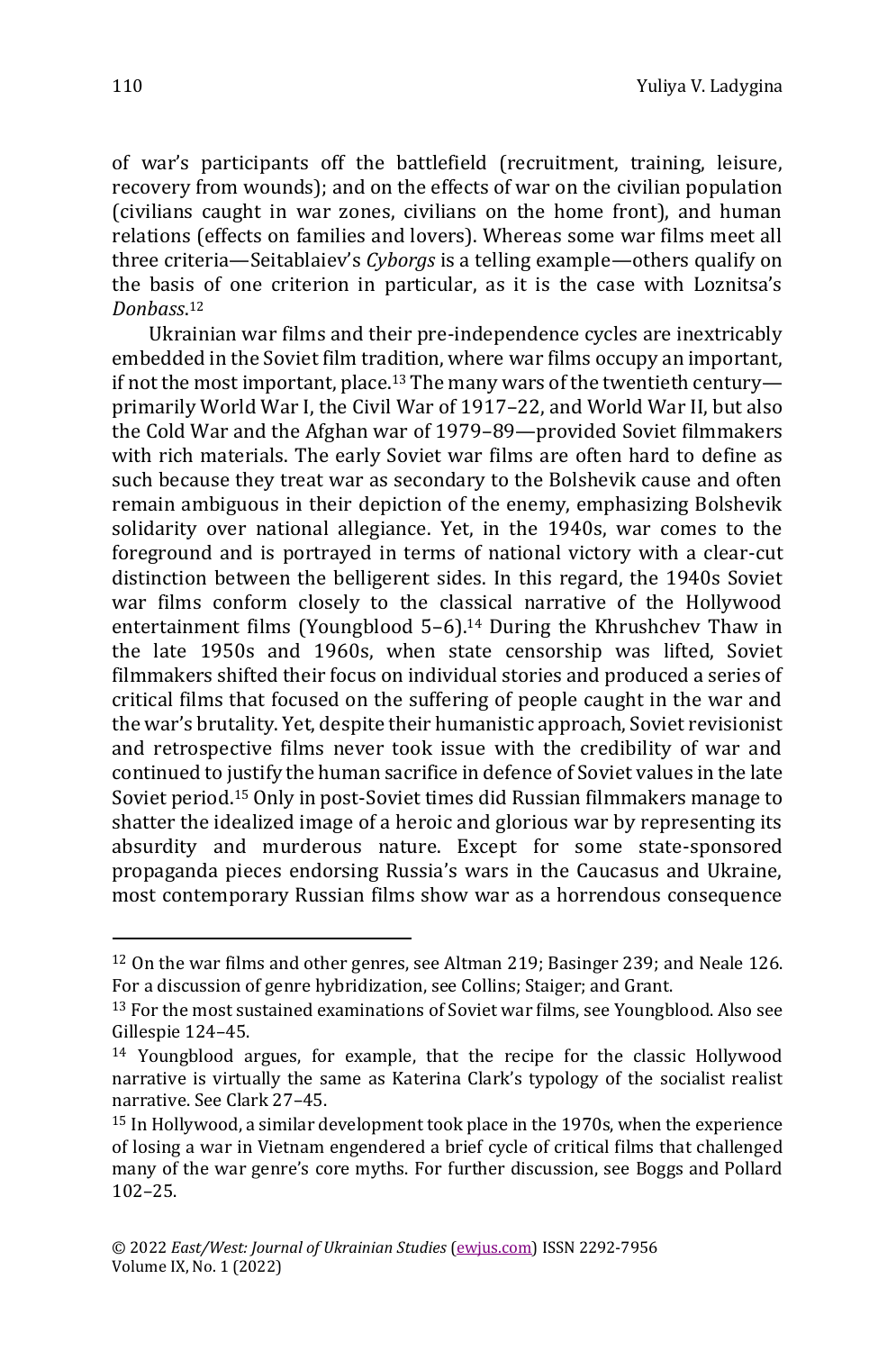of imperial ambition and a reflection of an uncertain, crisis-stricken national psyche disillusioned with the Kremlin's domestic and foreign policy fiascos.<sup>16</sup>

Post-Soviet Ukrainian war films were virtually non-existent in the pre-2014 period but emerged as the leading genre after Russia's aggression in the Crimea and the Donbas. Forced almost overnight to revise their role in shaping the ongoing social and political processes in their country, Ukrainian filmmakers who addressed the topic of the ongoing war have initiated a paradigmatic turn toward a national cinema. The new films not only offset Russia's pernicious disinformation, but they also construct new, Ukrainecentred narratives that simultaneously interrogate Ukraine's complicated past—be it Russian imperial or Soviet, grapple with issues of decommunization, and probe alternate ways to reimagine the Ukrainian national self that transcend its binary Russo-Ukrainian understanding (Moussienko; Shevchuk). Such a dynamic discussion of Ukraine's current post-Soviet situation could be well qualified as post-colonial and akin to the double project of resistance and reparative critique that Ukrainian writers have been undertaking since the early 1990s.<sup>17</sup> Therefore, while exploring Seitablaev's and Loznitsa's representations of the new normal in contemporary warfare, the following analysis also elaborates on the robust

<sup>16</sup> For a detailed discussion of each cycle, see Gillespie and Youngblood. For an overview of the post-Soviet cycle, see also Beumers, "The Serialization."

<sup>&</sup>lt;sup>17</sup> While the post-communist world is not colonial, strictly speaking, because Soviet imperialism never had any racist components, and never put the racial exclusion typical of classical post-colonialism into political practice, many scholars have argued convincingly that post-colonial hermeneutics could and should be applied to the analysis of power dynamics and cultural productions in contemporary Ukraine, because many of them are best understood only in the context of Russo-Soviet internal colonialism. See, for example, Pavlyshyn; Riabchuk, "Colonialism in Another Way"; and Shkandrij. Drawing on the works of classical post-colonial theorists, Pavlyshyn, who was the first to introduce the notion of post-coloniality to Ukraine, points out that post-Soviet Ukrainian cultural productions of the early 1990s are mostly dominated by colonial and anti-colonial discourses. As "colonial," he describes those cultural phenomena that maintain the structures and myths of colonial power relations, and as "anti-colonial"—those that challenge those relations. Respectively, he also offers a working definition of "post-colonial," using it to identify emerging entities in Ukrainian culture that demonstrate an awareness of the relativity of both terms—"colonialism" and its negation—and use this relativity to produce a restorative critique of the two (Pavlyshyn 45). A decade later, Vitaly Chernetsky revisits Pavlyshyn's definition of "post-colonial," critically engaging with classical post-colonial theory to complicate Pavlyshyn's formulation by foregrounding a great measure of "anti-colonial" in "post-colonial" and qualifying it as, accordingly, a "double project of resistance and reparative critique" (40–43). For further discussion of the term "post-colonial" in classical post-colonial theory, see Loomba 1–19.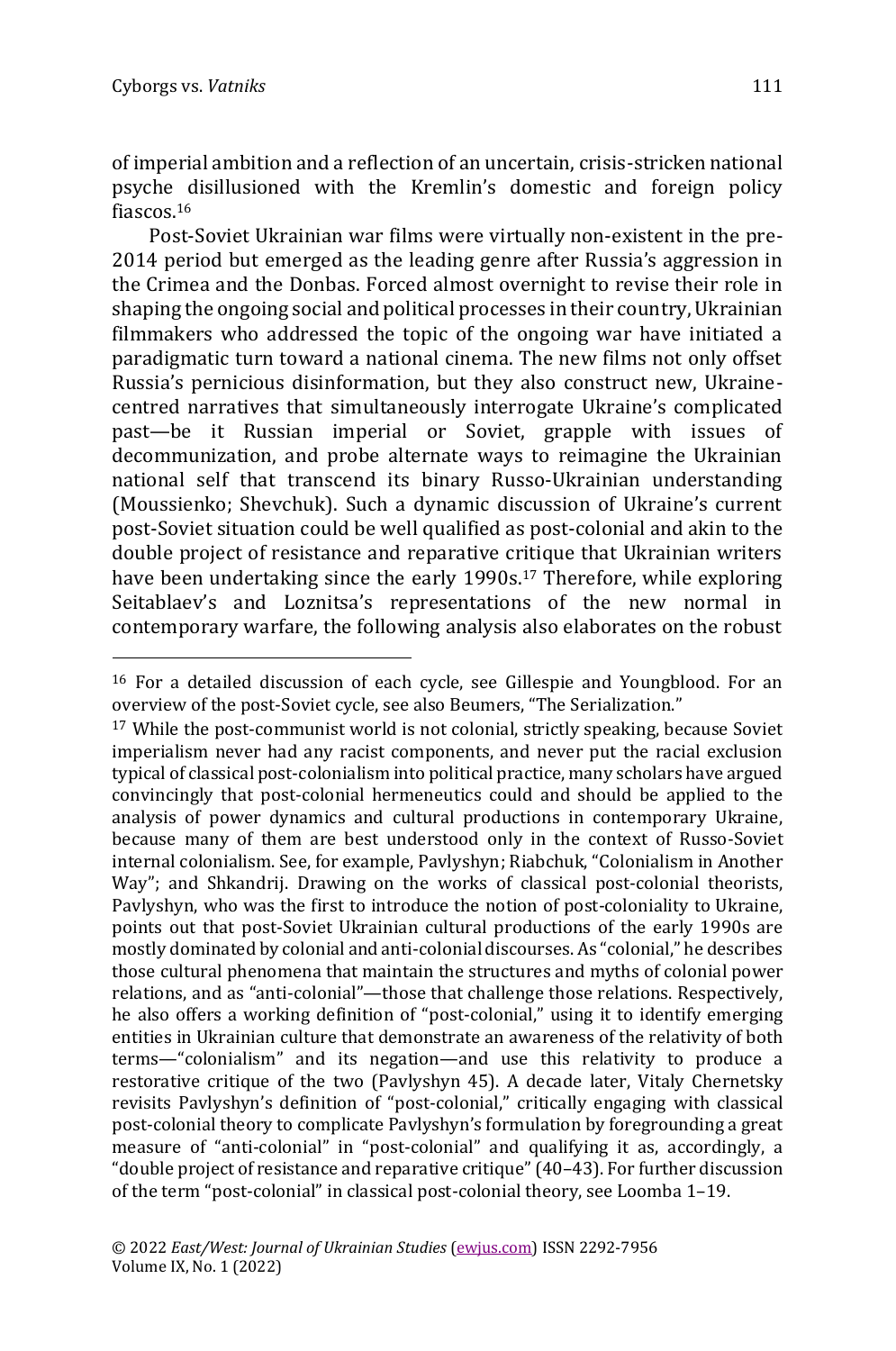and far-reaching contributions the two filmmakers make to the discussion, if not the reshaping, of contemporary Ukrainian identity politics.

# HYBRIDITY AND CYBERSPACE IN SEITABLAIEV'S *CYBORGS: HEROES NEVER DIE*

Seitablaiev's *Cyborgs* is the most notable and ambitious of the recent patriotic film productions that aim simultaneously to commemorate and boost Ukraine's war efforts in the Donbas.<sup>18</sup> Notwithstanding its title's sci-fi connotations, the film is based on real events and follows the wartime lives of five Ukrainian fighters who defended Donetsk International Airport in one of the fiercest battles of the conflict. The conflict ended in a military victory for the Russian-backed Donetsk Peoples Republic (DPR) forces.<sup>19</sup> In the early days of the battle, several fighters of the DPR wrote on social media about their difficulties to dislodge the airport's defenders, marvelling at their tenacity and calling them "cyborgs"—indestructible over-humans.<sup>20</sup> Although the "cyborg" tag originated as a pejorative, it went viral on Ukrainian social media and gave rise to a new national myth about the valiant Ukrainian fighters who have come to embody Ukraine's new military might and patriotic fervour. In a span of several months, the "cyborg" tag became so widespread that it was named "the word of the year" by the interactive online dictionary of contemporary Ukrainian language, *MySlovo* (*WeWord*) ("Slovo roku"). The airport defenders responded modestly to their new superhero status but welcomed Seitablaiev's film and partook eagerly in its production. They recognized its potential to mitigate the effects of Russia's disinformation and to raise public awareness of the media's decisive role in shaping the ongoing conflict and mediating its implications, be they political, economic, environmental, humanitarian, or cultural

<sup>19</sup> For a detailed account, see Fox.

<sup>18</sup> *Cyborgs* was heavily promoted and attracted large audiences, winning the box office in the first weekend by making a \$302,000 profit. It was well received, and many opening screenings ended with standing ovations and spontaneous group singing of the national anthem. The film was rated 9.4 out of 10 points on the Ukrainian film database *kino-teatr.ua* and received 8 out of 10 points on the IMDb website. For more information, see the film's profile at [https://kino](https://kino-teatr.ua/film/kborgi-48808.phtml)[teatr.ua/film/kborgi-48808.phtml](https://kino-teatr.ua/film/kborgi-48808.phtml) (Accessed 20 May 2020).

<sup>20</sup> Here is one of the early posts published on the informational bulletin *Ukraine Today*: "I don't know who is guarding the airport in Donetsk, but we haven't been able to dislodge them for the past three months. We tried storming the complex, but every time we are . . . [pushed back] and forced to withdraw. I've no idea who is defending the airport, but they are not people. They are cyborgs." For further discussion and more posts, see "Cyborgs Vs. Kremlin."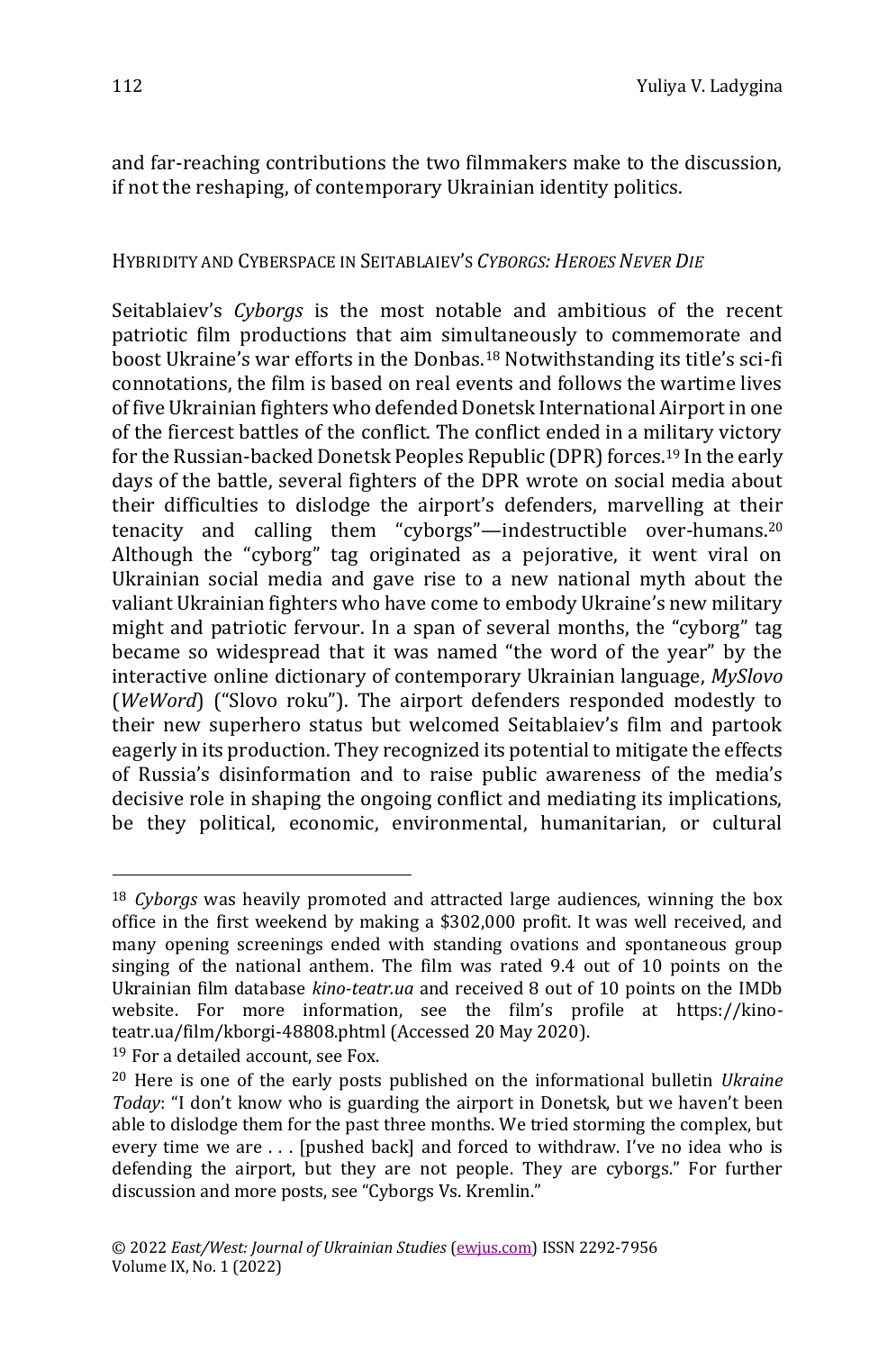(Zaitsev). The latter is the film's precise focus: despite its dramatic setting and potential for commando adventures and spectacular battle scenes, *Cyborgs* prioritizes not so much the traditional warfare as operations that take place in cyberspace and in the hearts and minds of those directly involved in the conflict. Accordingly, the sci-fi implications of the main characters' *noms-de-guerre* might not be as far-fetched as they first appear, and it might be productive to approach Seitablaev's cyborgs through the framework of cyborg theory and examine them, respectively, as metaphors for contemporary Ukrainian society and its post-Soviet, post-colonial, and post-truth conditions.

Ever since Donna Haraway first introduced the term "cyborg" to academic discourse in her trail-blazing essay, "A Cyborg Manifesto," cyborgs and their paradoxical nature have attracted an astonishing degree of critical attention and have provoked intense theoretical debates, particularly with regard to questions of identity, social relations, and subjectivity. In her work, Haraway presents the cyborg as a new means to re-imagine feminist identity and affinity and goes as far as to contend that because all women as constructed in patriarchy are far from natural, they "are all chimeras, theorized and fabricated hybrids of machine and organism . . . [all] are cyborgs" (150). Haraway's celebration of the cyborg's hybrid nature, which cannot be easily confined to any one nation, race, class, gender, or sexuality and thus challenges the meta-narratives that have governed Western epistemology for centuries, has had a particular resonance with postmodern theorists who believe that such discourses are no longer viable.

Postmodernists who share Haraway's optimism about technology's ability to aid human consciousness and embrace the fragmented nature of subjectivity, view the cyborg as a progressive symbol of change, which provides a vital means of transcending outmoded ways of thinking. N. Katherine Hayles, for example, hails the correlation of human mind and computer, which has the potential to free humans from physical boundaries and render the body peripheral to human subjectivity, re-interpreting human identity in the postmodern world as posthuman and investing a great measure of hope in technology's ability to change life for the better (3). Mark Dery has termed such a belief in technology's ability to offer applicable solutions to the ongoing crises of Western civilization as "technotranscendentalism" (9). Critics who remain skeptical, if not despairing, about the demise of coherent subjectivity and the spread of technologically mediated reality—Jean Baudrillard is an apt example—still find the cyborg to be a keen metaphor for their ontological explorations of contemporary identity. While Baudrillard favours the term "simulacra" over "cyborgs," the implication is virtually the same—a means of describing a subjectivity in a technologically mediated environment. Pondering on the nature of postmodern reality, Baudrillard claims that we are now in an age of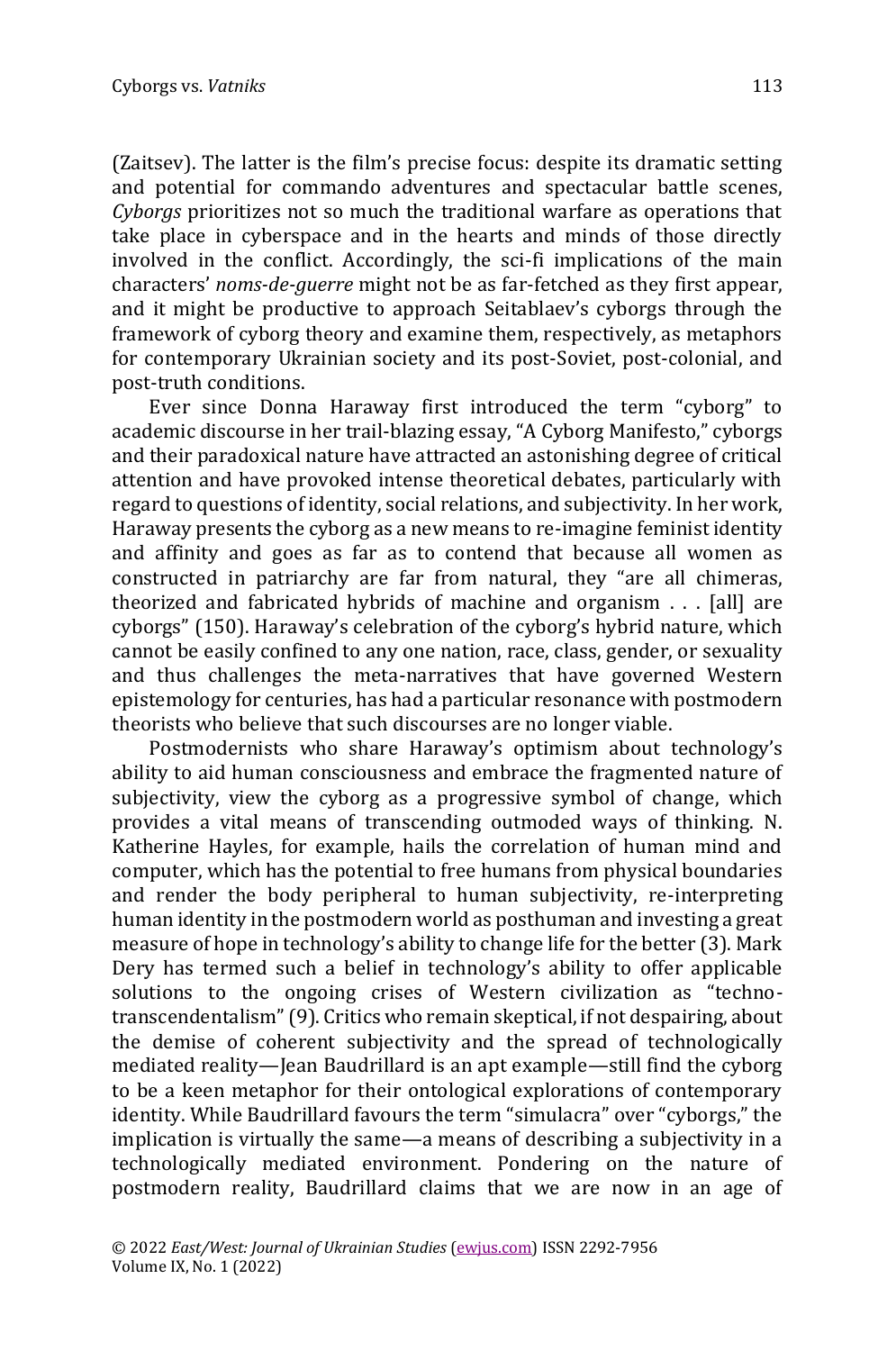"hyperreality" in which only simulations exist, in which the signs of the real substitute for the real, announcing the end of civilization as we know it (2). And with the end of civilization as we know it, according to Baudrillard, also comes the end of the human. As he puts it, "we are [now all] simulators, we are simulacra (not in the classical sense of 'appearance'), we are concave mirrors radiated by the social, a radiation without a light source, power without origin, without distance" (Baudrillard 152). The image of the cyborg has sparked an interest among post-colonial theorists as it has proved to be useful in questioning ideas surrounding race, nationality, cultural identity, and alterity. Because of its "impure" nature and its lack of "origin story," which Haraway views as the cyborg's greatest value in that it allows it to evade the dualism of Western epistemology which has traditionally been used to legitimate patriarchy and imperialism, the cyborg provides a means for post-colonial critics to evaluate hybridity (150). "Hybridity" is a term used in post-colonial theory to describe various cross-cultural influences and to emphasize the dispersed nature of subjectivity, particularly among diasporic communities seeking to retain their own cultural heritage within a dominant host culture.<sup>21</sup> As a state of mind and a cultural position, hybridity has been promoted as a form of resistance by post-colonial critics such as Homi K. Bhabha, who has argued that non-Western migrants are better equipped to question the values of their host culture because they have another point of reference.<sup>22</sup> While Bhabha's celebration of hybridity has been strongly contested in cultural criticism,<sup>23</sup> his hermeneutics prove applicable for the discussion of Seitablaiev's cinematic commentary on the ongoing transformation of Ukrainian post-Soviet and post-colonial subjectivity. Haraway's notion of cyborg, with all its implied openendedness, semantic fluidity, continuous innovation, and interrogation, endows it with a potential to both mediate and reshape prevailing social, political, and philosophical beliefs.

In a narrative sense, broad definitions that frame anyone who has been technologically modified in any significant way as a cyborg, including anyone who lives in a technologically mediated culture, are particularly fitting for analyzing Seitablaiev's commentary on the hybrid nature of modern war, which Haraway has famously described as "a cyborg orgy" (149).<sup>24</sup> Not only

 $21$  For a detailed discussion of how the image of the cyborg has been used in postcolonial theory, see Short 106–10.

<sup>&</sup>lt;sup>22</sup> For further discussion of this idea, see Bhabha's article "Cultures in Between" and his book *The Location of Culture*.

<sup>23</sup> For relevant criticism of hybridity, see, for example, a collection of essays on *Hybridity and Its Discontent*s, edited by Avtar Brah and Annie E. Coombes.

<sup>24</sup> In terms of broad definitions of cyborgs, Chris Hables Gray's elaboration on the contemporary fusion of humans and machines is especially illuminating: "From the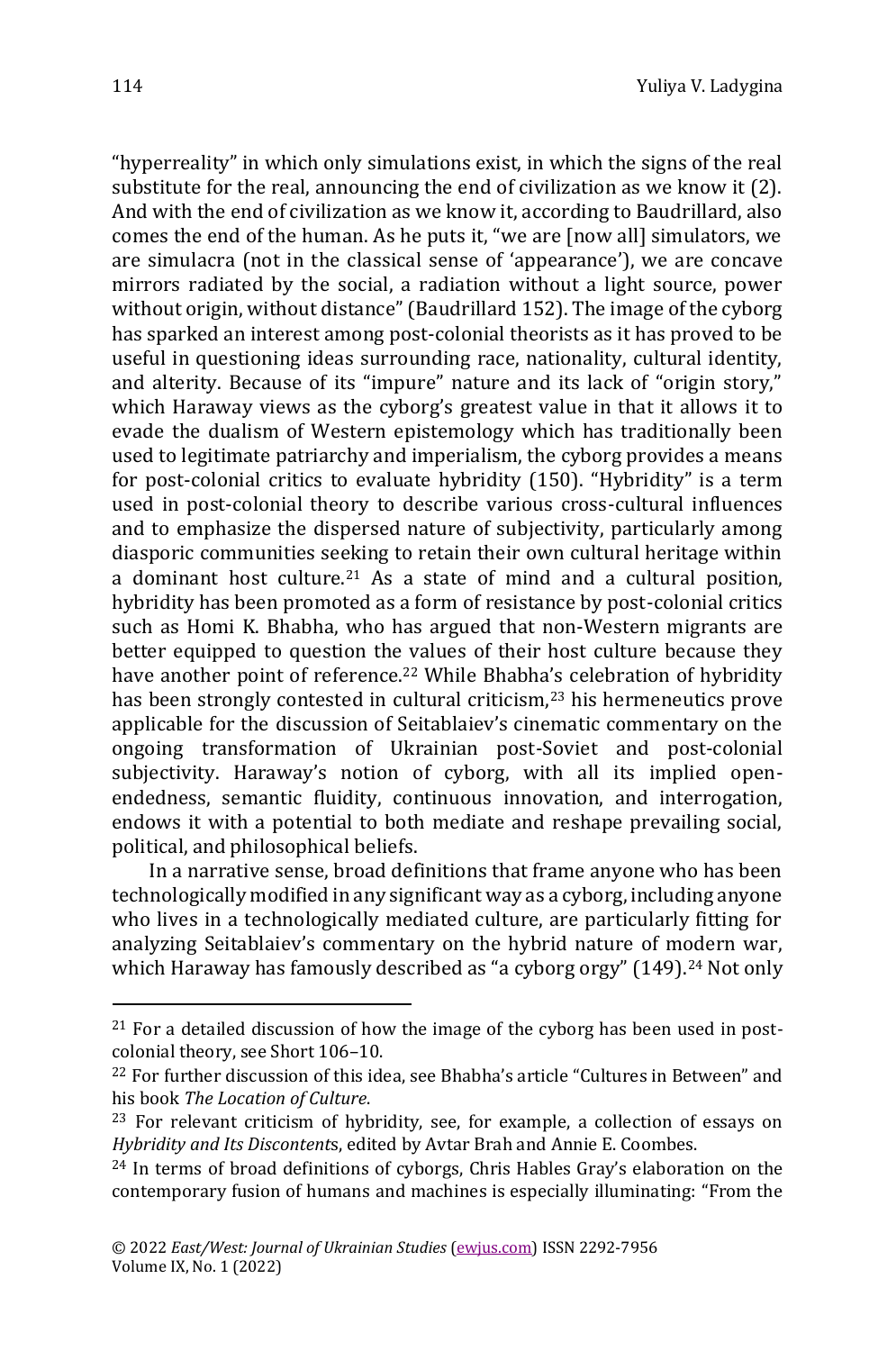do Seitablaev's characters rely on high-tech weaponry for survival, but their experience of war is mediated through technology and their lives depend as much on the events on the ground as on events unfolding in virtual space. Seitablaiev's cyborgs use social networks to co-ordinate their actions, to analyze their surroundings, to detect and evaluate potential threats, and, most importantly, to counter pro-Russian disinformation that aims to spread chaos, panic, and mass disorder among Ukrainian troops and Ukraine's broader population. Subota, a charismatic paratrooper whose nickname means Saturday, is the most prolific in refuting pro-Russian fakes in Seitablaiev's film. The effectiveness of his onsite armature journalism is established by the impressive amount of "likes" that his broadcasts receive within minutes of their publication. The most dramatic example, perhaps, is Subota's selfie, which he posts while being treated by a medic in the midst of a battle, and which instantly goes viral, receiving twenty-three thousand "likes" in less than half an hour. The expediency of Subota's posts is further underscored by their juxtaposition with traditional media outlets, presented in the film as unreliable because they either cannot keep up with the rapidly unfolding events or are simply designed to spread propaganda. The best example here is a farcical incident with the pro-Russian news crew, which reports live that the DPR troops have taken control of the airport, while the Ukrainian flag billows over its iconic control tower in the background.

Subota's broadcasting of his medical treatment also draws attention to the critical role that technology plays in his processing of trauma, suggesting that his experience of real events is predicated upon their validation in cyberspace. The same is true for all Seitablaiev's cyborgs, who use their cell phones to connect with their loved ones, thereby receiving and extending psychological support that helps them to cope with tedium and the horrors of war. Curiously, Seitablaiev highlights the intimate fusion of his characters with their phones by using distinctive phone rings to define their personalities. For example, Subota's phone has a generic ring tone, which speaks of his directness, his modesty, and his great measure of restraint. In contrast, Mazhor, a young volunteer and an accomplished musician whose nickname means either Silver Spoon or Major Key, uses the upbeat theme from Beethoven's "Ode to Joy" as his ring tone. The melody, which has become a protest hymn in the twentieth century and is now the official anthem of the European Union, hints at Mazhor's rebellious nature and his

morning your clock radio wakes you in the morning, your life is intimately shaped by machines. Some of them we merge with almost unconsciously, such as the car we drive, the computer we work with, or the television we zone out in front of. Others involve more conscious interfacing. Overall, the effect is an extraordinary symbiosis of humans and machines. This is a fundamentally new development in the history of the machines" (2–3).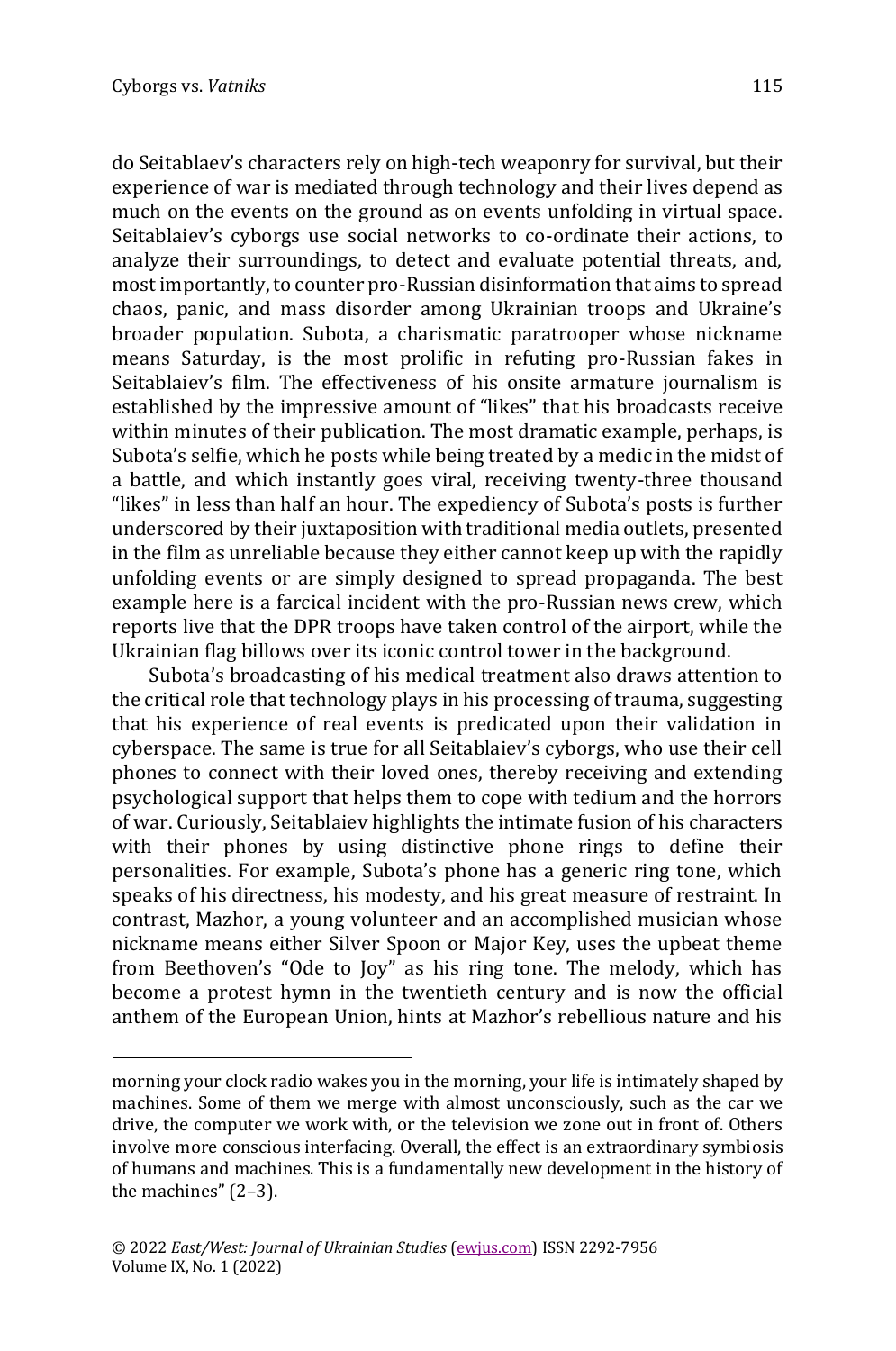pro-European values. Similarly, the ring tone of one of the fallen Russian fighters, whose body Mazhor finds on an improvised scouting trip, projects its owner in a less than favourable light. The ring's melody, a low-brow pop song by Tat'iana Abramova, "Anatolii," evokes bad taste, poor judgement, marred values, and dubious motivations, which are also implied in Subota's anecdote about secret burials of Russian soldiers killed in Donbas.

The film also makes it clear that it is social media, not traditional combat, that gets the characters in dire situations. When DPR militants fail to drive the Ukrainian soldiers from the airport by force, they turn to cyber technologies to achieve their objective. By manipulating a trusted social network of one of the cyborgs, they make their opponents believe that the pro-Russian troops are about to use an extremely destructive thermobaric multiple rocket launcher system (TOS–1) against them. Curiously, Buratino, the colloquial name of the deadly weapon used in the film, is also an allusion to a popular children's fictional character, a Russian version of Pinocchio.<sup>25</sup> The intertextual reference to Pinocchio and the popular factchecker scale named after him is ironic and hints at the fake nature of the Buratino report, but the cyborgs do not detect any mischief and treat it as reliable. Deeply shocked by the news and acknowledging that they cannot survive the attack, the Ukrainian cyborgs choose to defend their position and, if it comes to that, sacrifice their lives for a higher cause, be it comradery or Ukraine's independence. Evidently, no heroic slaughter takes place, but the cyborgs' decision is framed as an ultimate victory and puts forward an uplifting patriotic message about Ukraine's fortitude and determination to preserve its statehood. While celebrating the cyborg's commitment to do what is right, the scene also draws the viewers' attention to the real dangers of psychological cyber-attacks, foregrounding the hybrid nature of contemporary warfare.

Sci-fi and commando undertones aside, the image of the cyborg is also helpful in exploring the film's depiction of the dynamic shifts in the post-Euromaidan ethnonational identifications in Ukraine and its post-colonial

<sup>25</sup> Buratino is the main character of the book *Zolotoi kliuchik, ili Prikliucheniia Buratino* (*The Golden Key, or the Adventures of Buratino,* 1936), by Aleksei Tolstoi, which is based on the 1883 Italian novel *The Adventures of Pinocchio*, by Carlo Collodi. The story of Buratino quickly became popular among children in the USSR and remains so in post-Soviet times. In the 1980s, "Buratino" became the nickname of the TOS–1 multiple launch rocket system because of the big "nose" of the launcher. The system was first used in combat during the Soviet war in Afghanistan and then again in Chechnya in 1999–2000. In September 2015, the Organization for Security and Cooperation in Europe (OSCE) reported sighting the TOS–1 in the pro-Russian militants' camp in the Donbas. The report is available at <https://www.osce.org/ukraine-smm/186276> (Accessed 20 May 2020).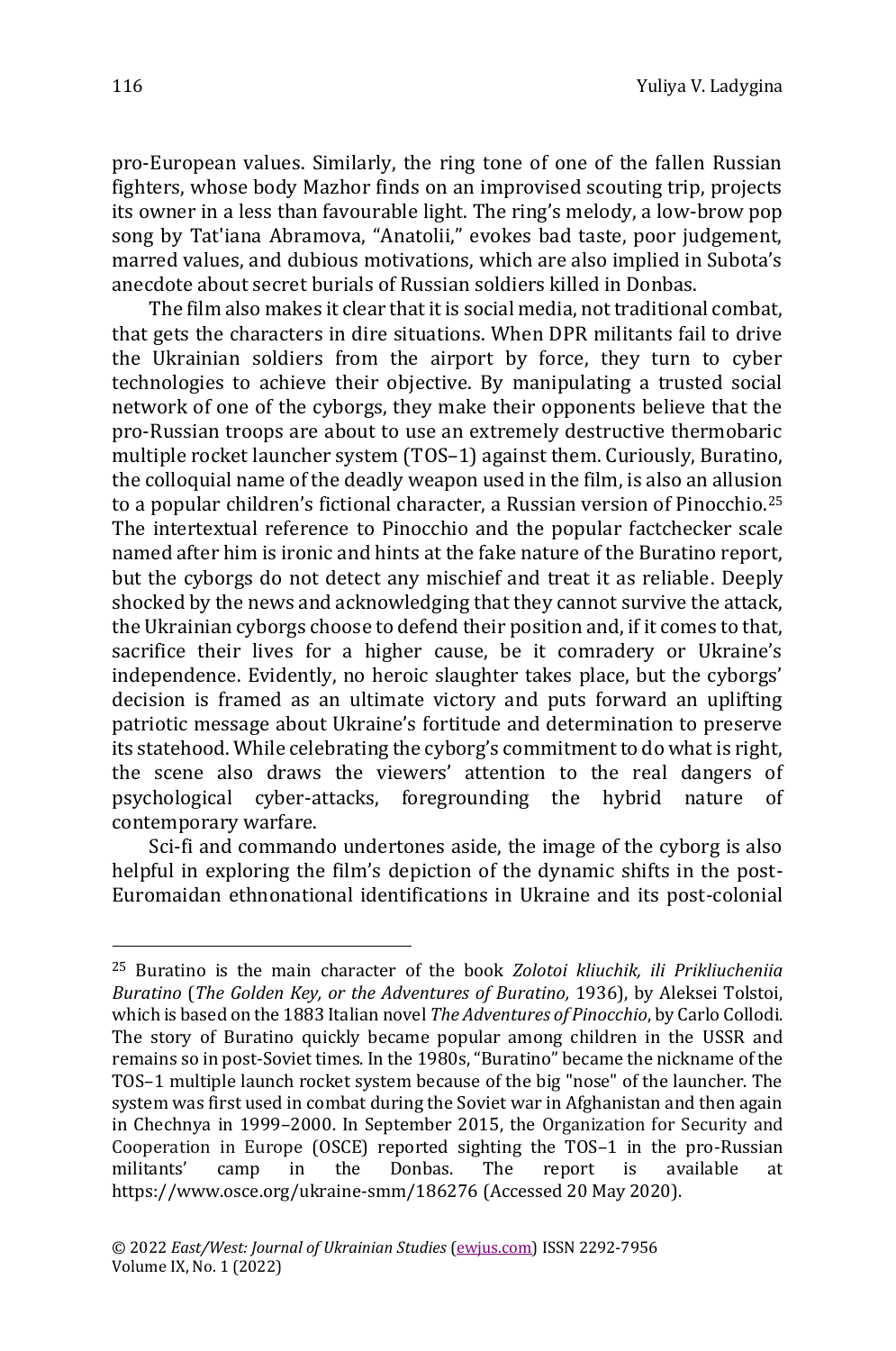condition. As Edward Said observes, a key problem with any discussion of national identity is that of promoting a dualistic evaluation of people because "the difficulty with theories of essentialism and exclusiveness, or with barriers and sides, is that they give rise to polarization that absolves and forgives ignorance and demagogy more than they enable knowledge" (35). By capitalizing on the mixed origins of the cyborg which, according to Haraway, confounds fixed notions of subjectivity, particularly those based on rootedness and ethnic purity, and frames the identity as hybrid and perpetually in motion, Seitablaiev avoids such simplistic distinctions. He emphasizes the hybrid nature of his cyborgs through the glaring differences in their ages, cultural backgrounds, social status, ideological views, and preferred languages of communication. Yet, for all their apparent diversity and multiculturalism, and their occasional outbreaks of intolerance, the devotion of Seitablaiev's cyborgs to duty and shared political ideals supersedes any social and cultural differences. In one of his interviews,

Seitablaiev points out that the cyborgs' *esprit de corps* and far-reaching desire to persevere in the war for the sake of reconstructing Ukraine as a free and democratically oriented country constitute the film's central premise. That is why, the filmmaker notes, *Cyborgs'* main actions take place not on the battlefield but in the characters' hearts and minds, and reveals not so much a quest for historical truth as a need to understand the relationship of each individual to the ongoing events and to explore ways in which solidarity and peace might be reached (Zaitsev). Here, a great measure of credit should be also given to Natalia Vorozhbyt, the film's script writer and one of the most premier contemporary Ukrainian playwrights, acclaimed for her complex and highly nuanced representations of the ongoing war and her "delicate balance of affect and ethics" in her latest works (Wallo). In her interviews, Vorozhbyt points out that she prioritizes self-reflection in all of her works and wants her viewers to engage with them, not only emotionally but also intellectually. Her war-related works aim to motivate viewers to "think hard about what exactly is going on" in the Donbas and how the war affects not only those directly participating in it but also all of Ukraine (Pidhora-Hviazdovs'kyi).

The fine balance between diversity and commonality suggested by the metaphoric cyborg identity of the main characters underlines every measure of the *Cyborgs* film. The tension between the two comes to the foreground when a randomly assembled detachment finds itself trapped in the airport's ruins and under attack by pro-Russian forces. At first, the characters neophytes and seasoned fighters—are introduced in flashes and identified only by their *noms-de-guerre*, but as the narrative unfolds, they come more clearly into focus, and five of them emerge as structural points of reference, representing not only the different military forces involved in securing the airport, but also the diverse ideological camps participating today in shaping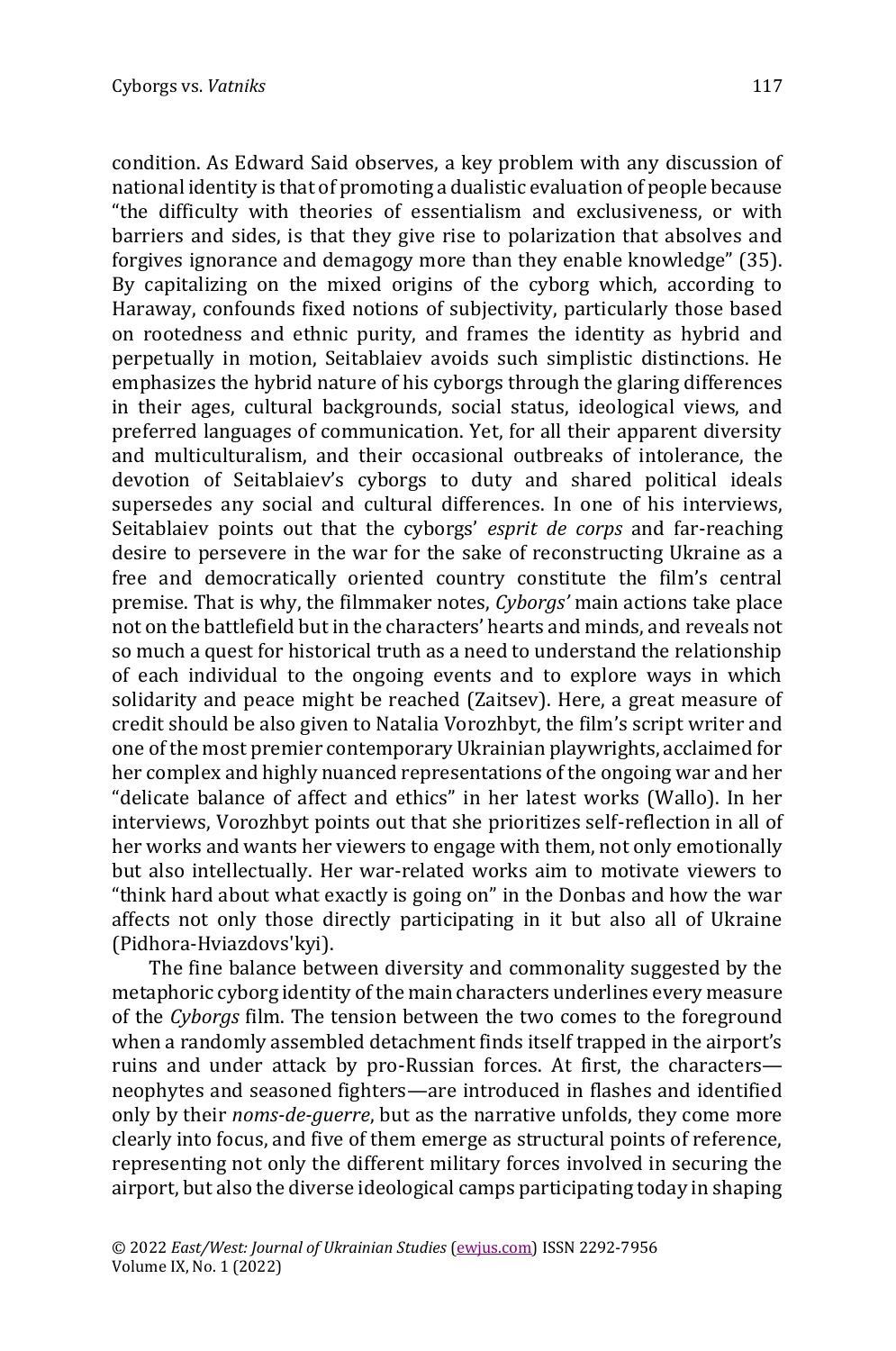Ukraine's political future. The most prominent of them is Serpen', whose nickname means August, a teacher of history from western Ukraine with strong nationalistic views, who has volunteered to the front and who quickly rose in rank in the early days of the conflict. His combat experience, clear judgement, and leadership skills are acknowledged when he is assigned to command a new detachment. Although his personal motives for fighting are ideological, Serpen' the leader values camaraderie the most and works hard to foster group solidarity.

While most of the newcomers embrace Serpen' as their commander, Mazhor challenges his authority. Mazhor joined the fight in revolt against his well-off parents, who set up a way for him to evade the draft. Passionate and idealistic, Mazhor repeatedly overreacts to the not-so-perfect realities of life at the front, disobeys orders, and picks fights with his commander. Thereby, he not only brings tension into the detachment's inner dynamics but also endangers everyone's life. During one of his confrontations with Serpen', Mazhor accuses the commander and his whole generation of ruining Ukraine's chances for statehood. He rejects what he perceives to be Serpen''s national ideal—Ukraine as a "national preserve," a closed society for Ukrainians only—and promotes instead an image of a highly cultured and open Ukraine, indicting the commander of intolerance and a lack of appreciation for progressive European values. The film makes it obvious that none of Mazhor's tags adequately describe Serpen', whose character refutes the most insidious myths promulgated by Russian propaganda that depicts all western Ukrainians as unwavering ultranationalists who are biased against all things non-Ukrainian. At the same time, Serpen''s attack on pseudo-liberal idealists such as Mazhor, who know little about Ukraine's history and have little understanding of the real power dynamics in their country, and who, consequently, might be responsible for Ukraine's initial defeat in the Crimea and the Donbas, is difficult to rebut. Notwithstanding their arguments, Serpen' and Mazhor have more in common than first meets the eye. In fact, Mazhor could be read as Serpen''s double, who eventually steps up to further his commander's cause. When Mazhor returns to the front after recovering from shell shock at the end of the film, he is no longer bitter over the past he cannot change and is prepared to defend Ukraine's present and take responsibility for its future, as Serpen' professes in one of his passionate speeches. Accordingly, Mazhor emerges as an embodiment of Ukraine's hope for a better future—a possibility that Serpen' unequivocally implies when he sends the young hero, an internationally renowned musician, away from the front earlier in the film.

Subota and Staryi form a second set of covert doubles. Staryi, whose nickname means Old Man, is an awkward retiree from a provincial town. Staryi unexpectedly turns out to be combat savvy, but like Subota, Staryi is steeped in ideological implications. In the first crossfire, Staryi loses his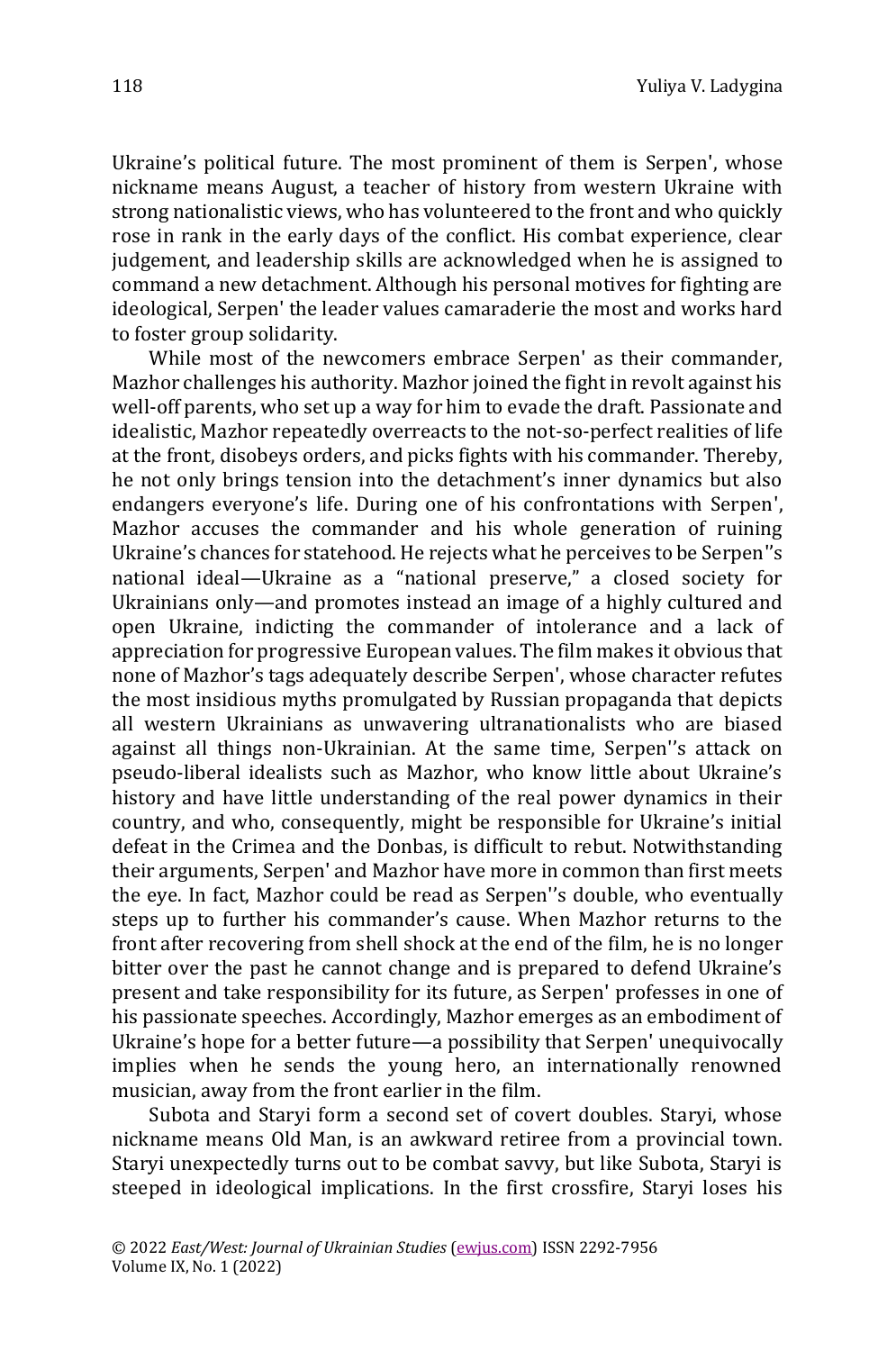weapon and quickly becomes the butt of everyone's jokes. Subota is the most adamant in his mockery and often treats the old man with condescension. The two soldiers, however, quickly get along because of many shared qualities: both remain unfazed by the dangers in battle, carry out commands with precision and rectitude, are comfortable bending rules, especially when it comes to a good drink after a fight, and have little regard for ideological debates or public displays of patriotism. Both also do not speak Ukrainian. Subota speaks Russian, whereas Staryi speaks *Surzhyk*, a mixture of Russian and Ukrainian defined by norm-breaking, which is often associated with provincialism, a lack of education, low socio-economic status, and ethnic inauthenticity.<sup>26</sup> Serpen' singles them out for their linguistic preferences and challenges them to articulate their motivations to fight for Ukraine. Although initially put off by such a request, both eventually demonstrate a deep sense of civic duty and claim their Ukrainianness, which they see in no way compromised by their linguistic choices.

Notably, the peculiar combination of Subota's and Staryi's national selfidentification and their languages of communication showcases an important development in post-Euromaidan Ukrainian identity politics, which complicates some of the most pernicious myths used by Russia to justify its military operations in Ukraine. The first myth that the soldiers' story debunks is the so-called tale of two Ukraines, which depicts the country as split into two hostile and unreconcilable parts. It assigns belligerently pro-Ukrainian traits to western and central Ukraine, presenting both regions as homogeneously Russophobic, and positions Ukraine's southeast as wholly Russian-speaking and pro-Russian. Accordingly, Russia projects the Crimea and the Donbas as indivisible parts of the *Russkii mir* (the Russian World) and in need of its protection.<sup>27</sup> Subota's and Staryi's story complicates, however, such a generalization by spotlighting the fact that people who have come recently to identify as Ukrainians no longer consider national identification as an inherited or ethnic, but rather as a civic, category (Kulyk 125–32). The characters' ability of switching among Russian, Ukrainian, and *Surzhyk* also shows that Ukrainians no longer consider language usage to be a reflection of national allegiance or of a specific national world view, but as a means of communication, embracing a situational use of either language. Subota, for example, uses Ukrainian to accentuate his apprehension of social injustice in

<sup>26</sup> For more information on *Surzhyk*, its history, and social connotations, see Masenko. For a discussion on *Surzhyk* in Ukrainian nationalist ideology, see Bernsand 38–47.

<sup>&</sup>lt;sup>27</sup> For elaboration on and deconstruction of the myth of two Ukraines and its instrumentalization in the ongoing war, see Riabchuk, "Two Ukraines Reconsidered"; and Zhurzhenko, "A Divided Nation?"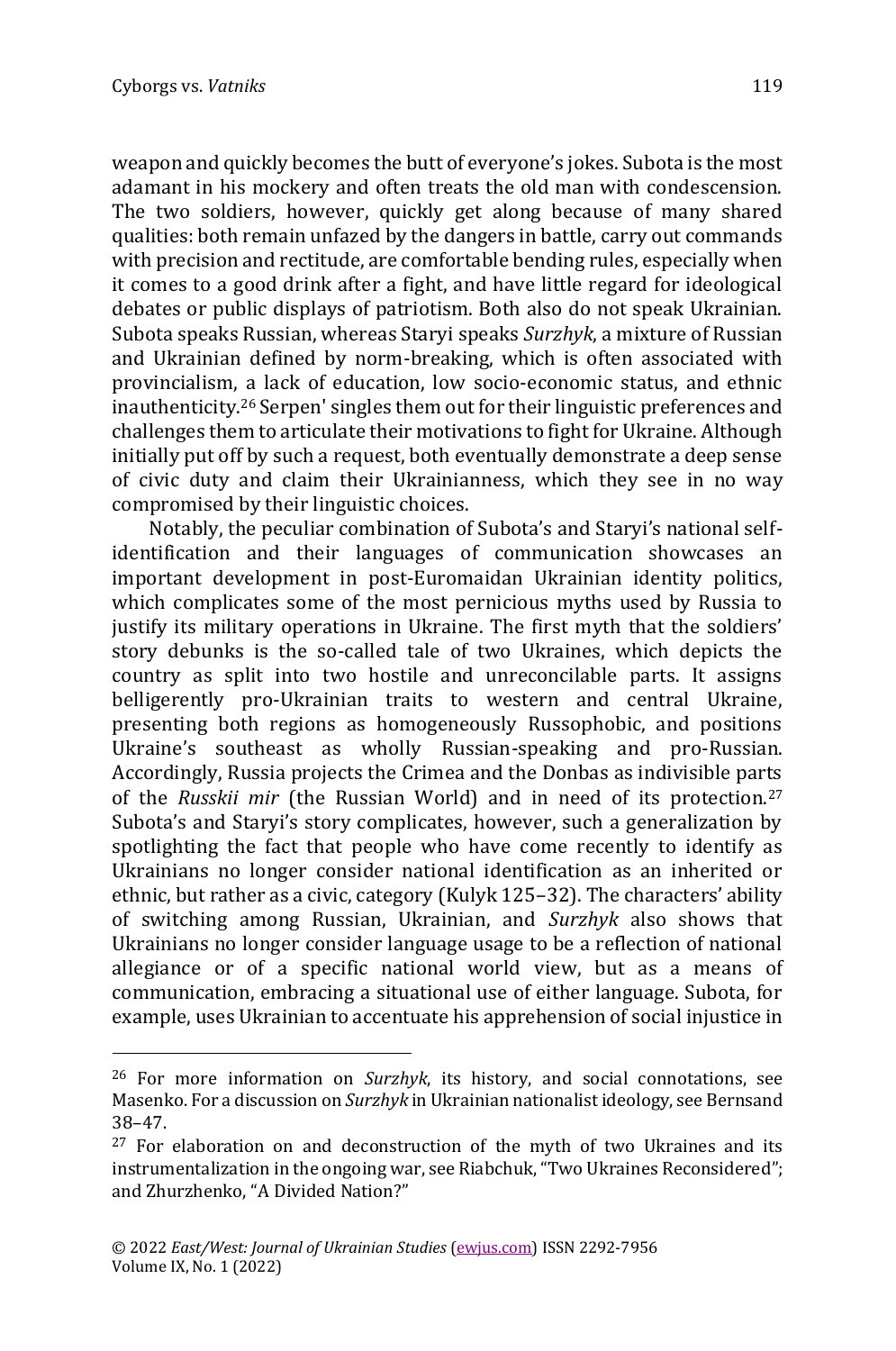Ukraine, and Staryi seamlessly switches to standard Ukrainian in an official setting to address a group of new recruits at the end of the film. Similarly, Serpen', the most conspicuous Ukrainophile in the film, switches to Russian while interrogating a captive Russian citizen and while helping his daughter to memorize a poem by Aleksandr Pushkin. The latter episode is significant because it foregrounds the high value Ukrainians place on knowledge of the Russian language and culture by including both in the school curriculum.<sup>28</sup> Therefore, although some commentators have criticized the film for its use of Russian and *Surzhyk*, its linguistic code-switching and norm-switching lends a great deal of authenticity to the film and helps to refute some of Russia's most detrimental propaganda claims predicated on a purported language use in Ukraine; it also extends a valuable commentary on Ukraine's current post-Soviet and post-colonial condition (Anderson).

Seitablaiev further problematizes overly generalized and often propagandistic claims rooted in ethnic origin and primary language by his multifarious representations of the Donbas inhabitants. Hid, a Russianspeaking Ukrainian fighter with a great sense of humour, whose nickname means Guide and who helps Serpen''s detachment to navigate the dangerous ruins of the airport, merits the most attention. Prior to the depicted events, Hid spends some time in captivity where he is repeatedly tortured by pro-Russian militants, who are his fellow Donbas residents. Enraged by an encounter with one of them during a prisoner exchange, he nearly sabotages his mission and eventually takes out his fury on a badly wounded prisoner, also a Donetsk native. The story of Hid's captivity and its aftermath deserves attention because it demonstrates that although Hid, his captors, and his victim might share the same regional identity and speak the same language—Russian—their political views are fundamentality different. Hid successfully aligns his local identity with a broader civic loyalty to Ukraine, whereas others are either unable or unwilling to do so. It is not surprising then that Seitablaiev depicts Hid in a rather conventional way that

<sup>&</sup>lt;sup>28</sup> According to the Ministry of Education and Science of Ukraine, there are over six hundred Russian-language schools in Ukraine, which provide instructions to more than nine percent of all school students. Additionally, more than a quarter of all students currently enrolled in Ukrainian schools receive instruction in the Russian language and culture. For more information, see the latest official reports available a[t https://mon.gov.ua/ua/tag/zagalna-serednya-osvita](https://mon.gov.ua/ua/tag/zagalna-serednya-osvita) (Accessed 20 May 2020). In contrast, there is not a single Ukrainian-language school in Russia, although Ukrainians are its second largest ethnic minority group. For more information, see the official statement on violations of the rights of national minorities in Russia delivered by the Ukrainian delegation at the 1217th meeting of the OSCE Permanent Council, available at <https://www.osce.org/files/f/documents/a/9/412610.pdf> (Accessed 20 May 2020).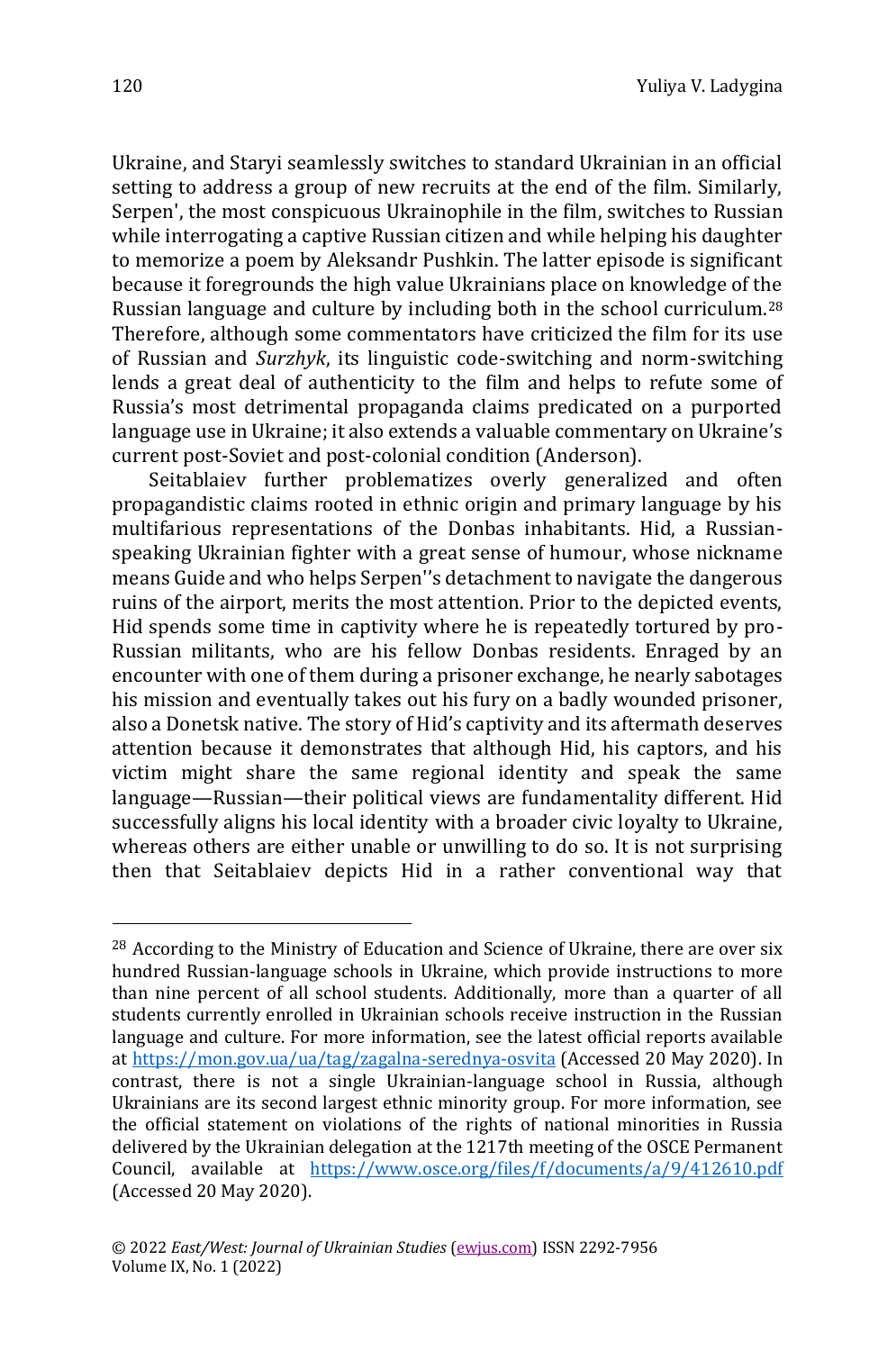simultaneously humanizes and heroizes the character. Despite some initial psychological hardship, Hid eventually finds a way to overcome his trauma and manages to transform his anger into a motivational resource. Such a redemptive narrative of therapeutic healing undermines *Cyborgs*' critical potential to address issues related to post-traumatic stress disorder because it makes clear that the film does not focus on trauma per se but uses it as a narrative device for ideological leverage. By assuring that trauma can be worked through, masculine virility can be re-established, and the valorous work of soldiering can be reclaimed and re-mythologized. *Cyborgs* relieves Ukrainian viewers' anxieties about the ongoing political turmoil in their country and reassures them in their ability to rise above "disorder."

Curiously, some critics believe that such a narrative is exactly what the Ukrainian viewers need today (Ladyka). When it comes to Donetsk People's Republic (DPR) militants, the film openly demonizes Hid's torturers as sheer brutes, driven not by ideology but by sadism and vile, while representing Hid's captive in a more nuanced way. At first, the captive is full of spite toward Ukrainians and simply reiterates the Kremlin's hype about the neo-Nazi government in Kyiv. Yet, as he bonds with Serpen' on the level of classbased identity and shared war experiences, he acquires new depth. Ultimately, the film positions him not so much as a villain but as a telling product of false consciousness and a casualty of political circumstances that are beyond his control, once again foregrounding the hybrid natures of the conflict and its characters. The paradoxes and cruelty of the hybrid war with some civil-war-like elements in which Ukrainians are killing Ukrainians become even more obvious when the captive is executed by his DPR comrades after Serpen' lets him go in a show of mercy. Thereby, the film undermines Russia's claims about the solidly pro-Russian Donbas, frames Russia and its proxies as the main perpetrators of violence in the region, and demonstrates that what is often framed as clear-cut ethnic strife in the Donbas is actually a conflict between the new Western-style civil society and the strong paternalistic state represented by the Soviet past and the Russian present, an ideal to which many corrupt Ukrainian pre-Euromaidan politicians have aspired.

Hence, while it is fair to say that *Cyborgs* has responded well to the state's need to counter Russian propaganda and boost public morale, the film is not utterly propagandistic and merits recognition for its valuable observations about the hybrid nature of the ongoing war in the Donbas. The filmmakers' creative use of the cyborg image proves especially effective in demonstrating the profound homogenization of political opinions and the crystallization of national unity that the war has triggered in Ukraine. The cyborg offers a powerful metaphor that helps to transcend the rigid blackand-white binaries of Russia's interpretations of Ukrainian subjectivity and the national responses that mimic and replicate them. Instead, it represents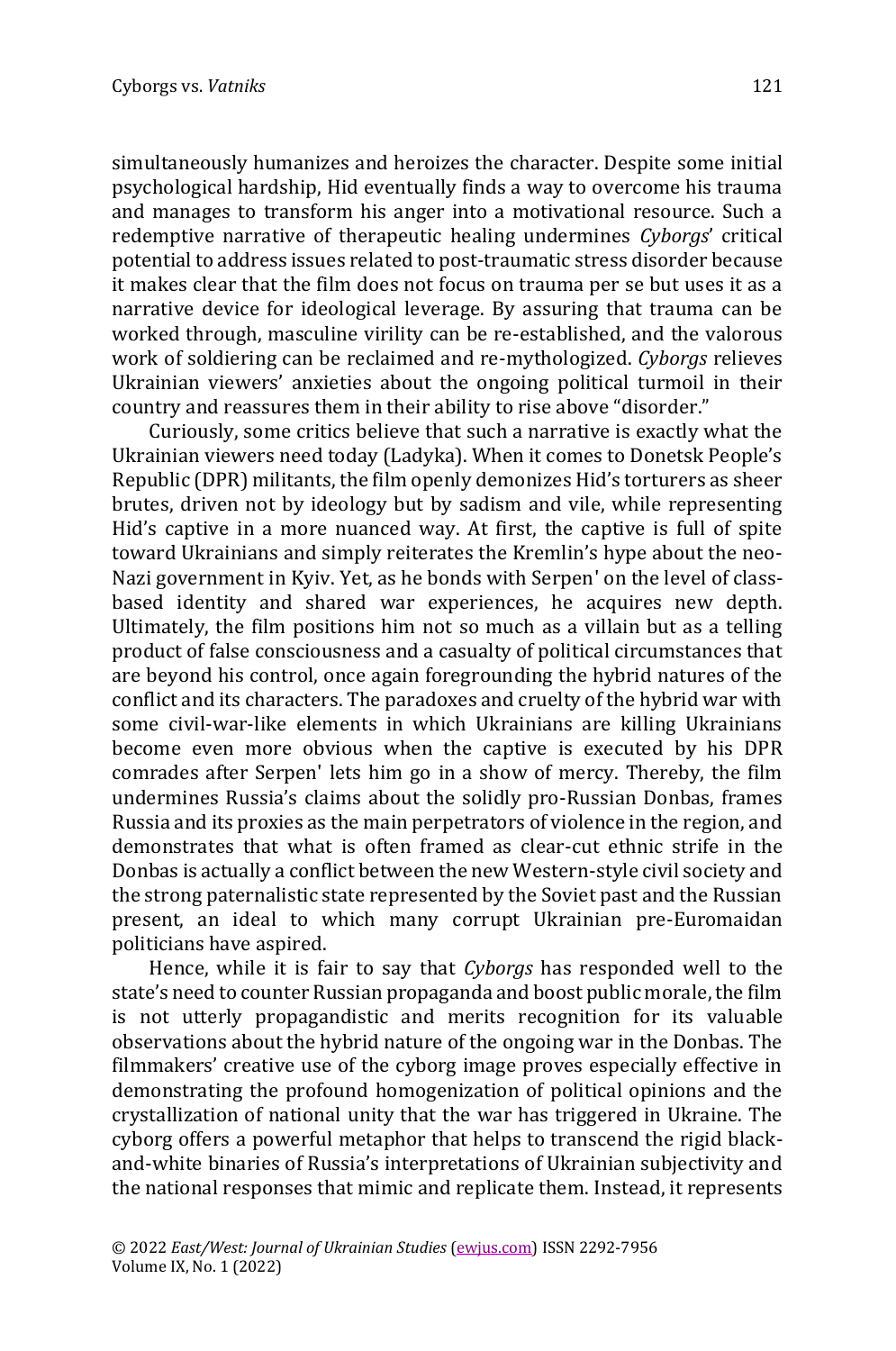the new hybrid Ukrainian identity as capable of overcoming the divisions created by distinctions such as age, ethnic origin, regional identity, social background, and language of communication and of creating "non-organic" coalitions rooted in a shared sense of civic duty and political orientation.

The symbolic connotations of the cyborgs' ability to adapt and survive also play an important role in forging the film's patriotic message, which could be well read as a product of post-colonial reflection that offers a viable vision of an alternate future while partaking in the process of its invention. Equally essential in this regard are the war film genre conventions used in *Cyborgs—*a solid script, a well-defined character psychology, clear-cut values, logical motivations, and a cinematography that supports the narrative and stirs the emotions. The film is well done and visually appealing. The acting is controlled, measured, and underplayed. The five cyborgs are impressive in their roles of forsaken soldiers who take the course of events into their own hands. Intricate camera work and creative editing add a great deal of visual power to the story. Replicating the shifting mood of scenes that alternate between hectic battles and moments of respite, the film switches between wild camera movements, hand-held recording, and jumpy editing that places the viewers in the middle of the action. The smooth 180-degree continuity editing paired with a superb cinematic portraiture allows viewers to identify with the characters during downtime. The carefully orchestrated setting and the savvy use of framing also merit recognition. When combined with low-key lighting, long shots of the airport's ruins offer spectacular, film-noir-style panoramic views that aestheticize heaps of twisted rebar and concrete, transforming them into a symbol of Ukraine's resilience. Deliberately placed displays of the Ukrainian national flag, the state coat of arms, military insignias, and patriotic children's drawings add symbolic undertones of national might, as does an elaborate soundtrack featuring Sviatoslav Vakarchuk's 2015 hit "Myt'" ("A Moment")—a lyrical song about the last living moments of a fatally wounded soldier that prophesizes the immanent rebirth of his homeland. Both remind the viewers that the featured cyborgs are not individuals as much as types representing a cross section of Ukraine's variegated population, diverse in its social and cultural backgrounds but united in its commitment to Ukraine's sovereignty and democratic course of development. Such a framing of Ukrainian national identity is rather optimistic and is clearly designed to drum up national morale and solicit support for Ukraine's war effort.

Yet the triumphant notes in the film's reflections on "Why we fight?" and what it means to be Ukrainian are well balanced with a series of nuanced motifs that showcase some of the key critical points of those theorists who question post-colonial and postmodern celebration of hybridity. They demonstrate how easily its fluidity and open-endedness could be utilized to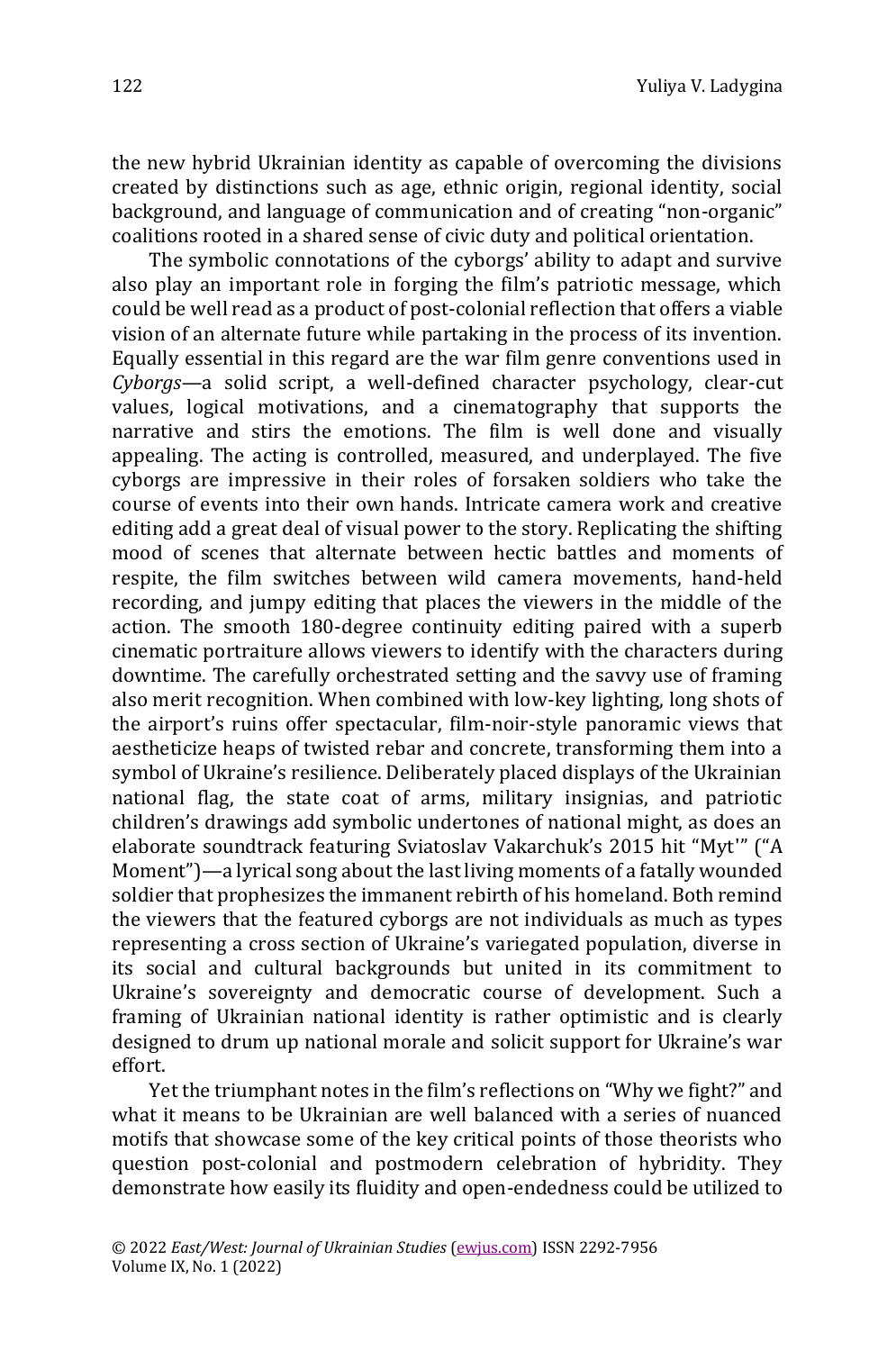animate ideologies of hatred and lead to murderous conflicts. It is also precisely by means of this careful balance of elation and forewarning embedded in the cyborg image that the film draws viewers' attention to the mediatization and rampant weaponization of information that take place in modern war and emphasizes the paramount importance of the struggle for hearts and minds in the Donbas.

DEEP FAKES AND SIMULATED HORROR IN LOZNITSA'S *DONBASS*

Loznitsa's film about the ongoing war in the Donbas came out shortly after the release of Seitabaiev's *Cyborgs* but tells a fundamentally different story.<sup>29</sup> While Seitabaiev's film leaves viewers with the comforting notion that even in terrible times the Ukrainian national spirit can survive and win, *Donbass*  is a grueling experience that places the viewers directly in the war zone, with no hope for a speedy resolution of the conflict. Loznitsa's film is an experimental work that has attracted significant international attention.<sup>30</sup> It features a non-linear structure consisting of thirteen loosely connected vignettes inspired by amateur videos posted on the Internet by witnesses to and participants in real-life events that took place in the Donbas in 2014–15. The episodes show little military action but present stories of the daily life of civilians and combatants in a war-torn region, qualifying this film as a war film. The film mixes rhetorical forms of narration with occasional small-scale narratives that briefly follow minor characters in their struggles for survival. The film is organized as a travelogue about *Novorossiia* and its people and offers a vivid sampling of local sights, customs, and power dynamics.<sup>31</sup>

 $^{29}$  Throughout this paper, the Donbas is spelled with a single "s" according to the rules of transliteration from Ukrainian. Loznitsa, however, chooses the English spelling derived from the Russian name of the region, "Donbass," which foregrounds his film's ideological implications.

<sup>30</sup> In 2018, *Donbass* won the Un Certain Regard Award for Best Director at the Cannes Film Festival, the Special Jury Prize for Best Director, the Silver Pyramid at the Cairo International Film Festival, the Grand Prize for Best Picture at the Seville European Film Festival, the Golden Peacock Award for Best Picture at the International Film Festival of India, and Ukraine's Nomination for the Academy Award for Best Foreign Language Film. In 2019, it collected three Golden Dzygas, Ukraine's most prestigious award in cinematography, for Best Picture, Best Director, and Best Script. For more details, see Loznitsa's official website at <https://loznitsa.com/movie/donbass> (Accessed 20 May 2020).

<sup>31</sup> *Novorossiia* (New Russia) was the name of the territory of the Russian Empire formed from the lands annexed from the Crimean Khanate and the Zaporizhian Sich in the late eighteenth century. Originally, it included present-day southeastern Ukraine and parts of southwest Russia. In 2014, the term *Novorossiia* came into usage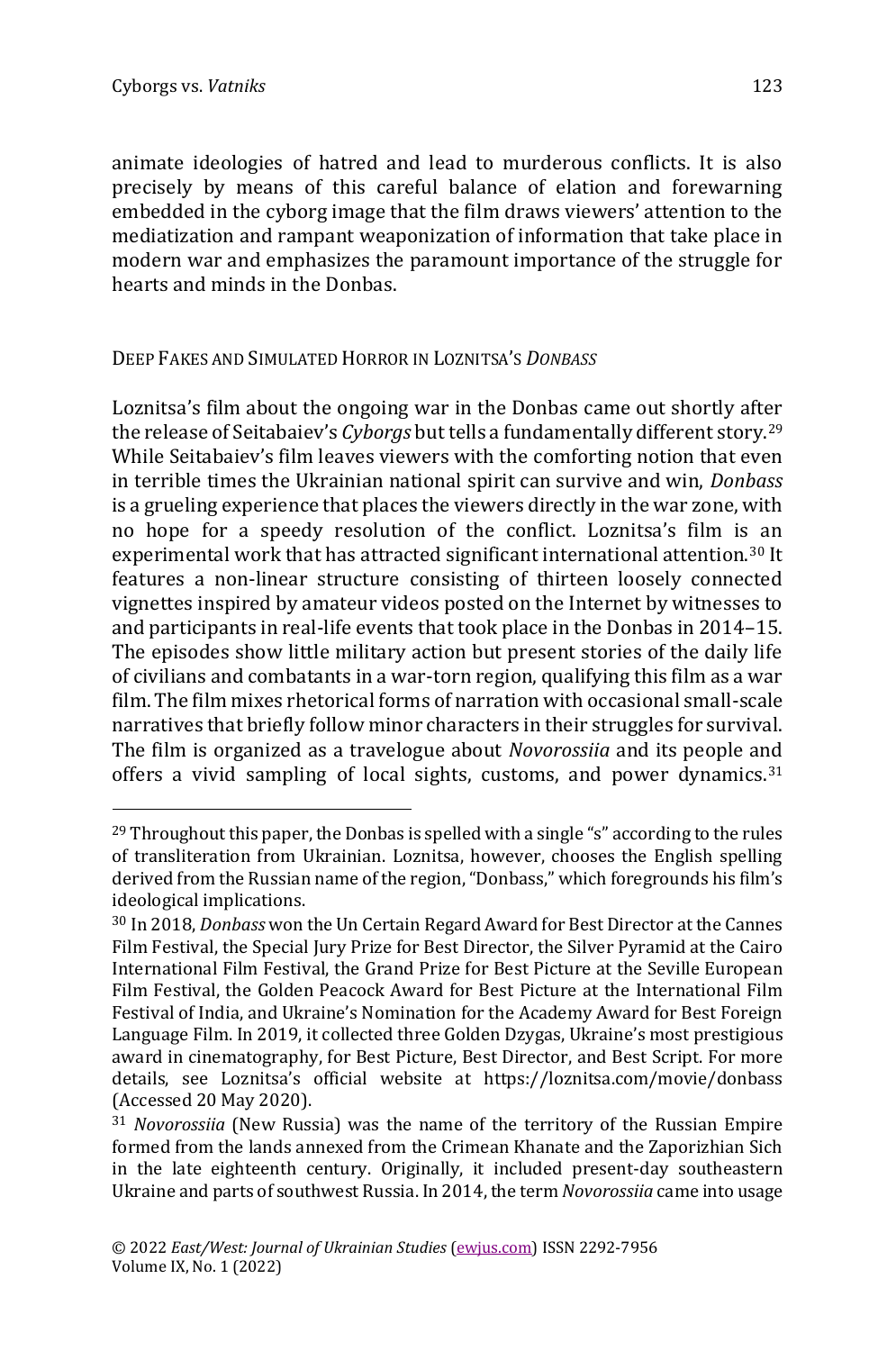Notably, while working with materials based on real events, Loznitsa does not claim any meta truth in his representations of the war. To the contrary, he emphasizes the fictitious nature of his work and frames it as a pure construct, a subjective recreation of events originally captured through someone else's lens, a copy of a copy, an artistic simulacrum (Loznitsa, "Donbas"). As such, the film challenges the prevalent belief that the camera is capable of recording reality accurately, presents documentary discourse as a form of fiction, and develops a mesmerizing argument on the pivotal role of media in the production of power relations between different social groups in the Donbas and elsewhere. Along the way, the film also exposes the newly forged puppet-state of *Novorossiia* as a *tufta*, a "nonsensical world" and a "hyperreality," to use Baudrillard's term, generated by the Kremlin to manipulate the local population and the international community, which, nevertheless, wields the power to render human lives as worthless and absurd (Loznitsa, "Loznitsa"). By blurring the line between reality and representation, *Donbass* offers a vivid insight into the lives of people who have been deeply affected by the war and makes cogent observations about the challenges and the urgency of decommunization in the post-Soviet space, the Donbas in particular.

From the start, Loznitsa makes it clear that his film is not a typical war story but an exploration of the media's power to control the public's perception of reality in times of crisis. Not only does the film prominently feature scenes of filmmaking and film consumption, it also brings media's manipulative potential to the fore, foregrounding the camera's ability to alter human behaviour and augment reality by stripping it of meaning. Two episodes that take place in a makeup trailer on a movie shooting set are the most disturbing. The film opens by following a group of inartful actors as they are made up and herded by armed enforcements to a set where they

among anti-Maidan protestors and acquired a new meaning associated with Russia's latest imperial ambitions. Once the events in the Donbas began to unfold, Aleksandr Dugin, a prominent Russian political theorist known for his theories on Russia's integrative geopolitics, promoted the idea that a new and "more pure" Russia would be reborn in *Novorossiia.* See, for example, his post, "Za russkii mir," available at [http://russia3.ru/ideolog/nashi/novoross\\_ideya](http://russia3.ru/ideolog/nashi/novoross_ideya) (Accessed 20 May 2020). Russian President Vladimir Putin also referred frequently to *Novorossiia* and *Russkii mir* in the weeks following the annexation of the Crimea. Most explicitly, he evoked both terms when he questioned Ukraine's right to the Donbas during his annual phone-in question-and-answer session in April 2014. The full transcript of his speech is available on the Kremlin's website <http://en.kremlin.ru/events/president/news/20796> (Accessed 20 May 2020). However, when the events in the Donbas did not go to his liking, Putin swiftly discarded the *Novorossiia* narrative. For further discussion, see Wilson, *Ukraine Crisis* 118–24; and Yekelchyk 117–19.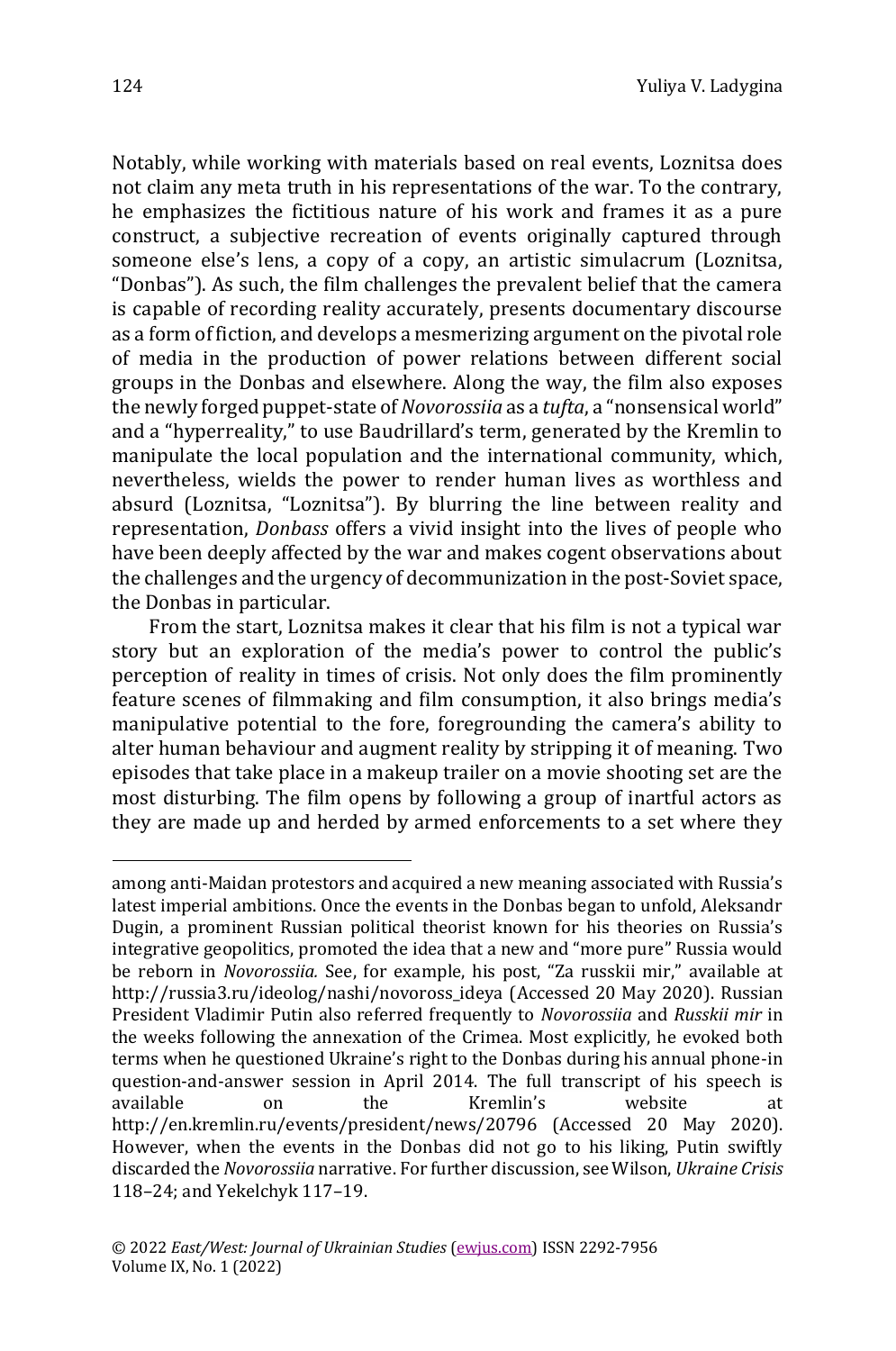play eyewitness to a fictitious bus bombing, presumably carried out by pro-Ukrainian forces. The shaky hand-held camera closely follows the actors in a three-minute-long take until they begin to sell their stories to reporters, at which point the camera stabilizes and makes only one smooth and rather slow pan to the site of the bombing, where it lingers uncomfortably for nearly a minute. The final cut of the news is shown later in the film as a background to a live broadcast from a dilapidated bomb shelter.

This scene could serve as a keen example of Baudrillard's simulacrum, as it has no longer any connection to the actual reality that was originally captured by amateur filmmakers whose videos caught Loznitsa's attention, and functions as a sheer signification that constructs a perceived reality of Loznitsa's characters. <sup>32</sup> Cinematographically, it is a shrewdly constructed product that intersplices close ups of body bags and demolished vehicles with eyewitnesses' testimonials and the reporter's explanatory commentaries. Loznitsa uses nimble camerawork and crafty editing in both episodes to implicate his viewers in their production and consumption. While the hand-held camera places the viewers amid the actors, thereby framing them as collaborators, the smooth editing of the news sequence elucidates, in turn, how easily a staged event could be perceived as a real occurrence when presented in a format that triggers an emotional response.

The cynicism of the opening tutorial in the production of fake news and simulated reality reaches its climax in the closing episode in a sequence where the same set of actors in almost identical makeup reappears minutes before yet another fraudulent news broadcast. The second time, the actors no longer play the roles of eyewitnesses of staged events but are liquidated en masse. Once their execution begins, Loznitsa cuts to a landscape shot outside the trailer, moves the camera high overhead, and offers his viewers an uninterrupted immersive observational experience in the remaining twelve minutes of the film. The shot takes in foreground, medium ground, and background from a single vantage point, allowing the viewers time and space to monitor the events unfolding before the camera and ponder their significance. As the first responders take over the scene and a new set of actors begins its rehearsed performance, the viewers grow painfully aware of the pervasive disinformation, wide-spread structural violence, and profound social disintegration that have worn out the connecting ties between the people of the Donbas, who are ravaged by fear, acrimony, and sheer exhaustion. The viewers also realize that whatever anti-Ukrainian

<sup>&</sup>lt;sup>32</sup> While elaborating on the difference between representation and simulation, Baudrillard delineates four successive phases of simulacra formation: a copy of a profound reality, a mask that hides a profound reality, a mask that hides the absence of a profound reality, and a pure simulacrum that has no relation to any reality whatsoever. For further reference, see Baudrillard 6–7.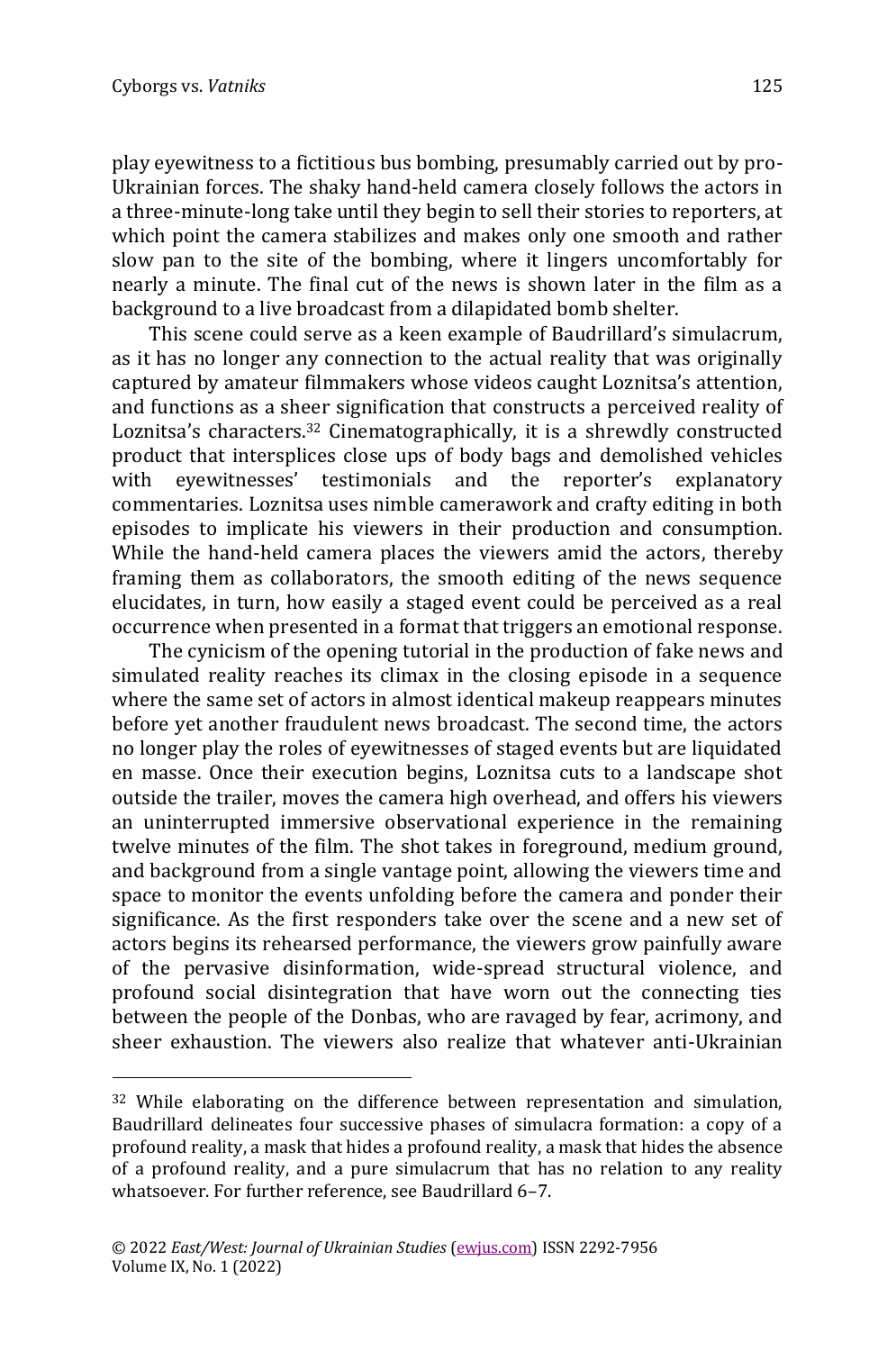sentiments the Donbas inhabitants might have, they are not "homegrown" but are artificially imposed by those who control the media and the information flow in the region. At the same time, the keen awareness of Loznitsa's omnipresent camera that records an alternate story of the war and facilitates a critical inquiry into its nature and into the nature of those directly involved in it adds a great measure of hope, if not optimism, to the overall doom and gloom in the atmosphere of the closing scene.

While the framing sequences lay out the process of manufacturing fake news, a series of episodes in-between elaborate on what it actually means to live in post-truth hyperreality, where simulacra and disinformation are the only *modus operandi*. Along the way, these series expose the self-proclaimed state and its institutions as fakes designed to manipulate the general public's mental representations of the social relations around them by obscuring the actual realities of exploitation and domination that those relations embody. To be sure, like many traditional states, Loznitsa's *Novorossiia* maintains monopoly on the use of violence, but the filmmaker strips it of any credibility by questioning its legitimacy.<sup>33</sup> From the moment when a burly DPR militant welcomes a busload of Donbas locals to the "People's Republic"—after he has requisitioned a slab of bacon from an elderly woman at the first checkpoint—to the expository encounter with the Lenin-looking warlord who oversees the mass expropriation of private property from local businessmen, Loznitsa methodically projects *Novorossiia* as a hodgepodge of farcical anarchy and violent totalitarianism that shows little consideration for the rule of law or for the wellbeing of its people. Despite the flamboyant populist rhetoric of its representatives, Loznitsa's *Novorossiia* has no clear structure and no long-term plan of action.

The filmmaker conveys its chaotic nature with a carefully orchestrated mise-en-scène at the beginning of a vignette on the requisition of a local citizen's car that takes place in front of the DPR headquarters in Donetsk. In the centre of the opening shot, displayed over the main entrance of the building directly under the official black-red-and-blue DPR colours, is the flag of the Donetsk region, the largest banner in the shot. The flag features a rising gold sun in its upper sky-blue part and a reflection of that sun in its lower black part. To the right of the Donetsk flag is the flag of the Russian Federation and a hand-made sign with a caption that reads "Russia / Crimea / Donbass," and to the left of the Donetsk flag is an orange-and-black-striped

<sup>33</sup> My schematic discussion of *Novorossiia's* claims to statehood in Loznitsa's film is based on Max Weber's definition of the state as a compulsory political organization with centralized government that maintains a monopoly on the legitimate use of force within a certain territory. Weber first introduced his definition in his 1918 essay, "Politics As a Vocation," and it is still widely used in contemporary political science.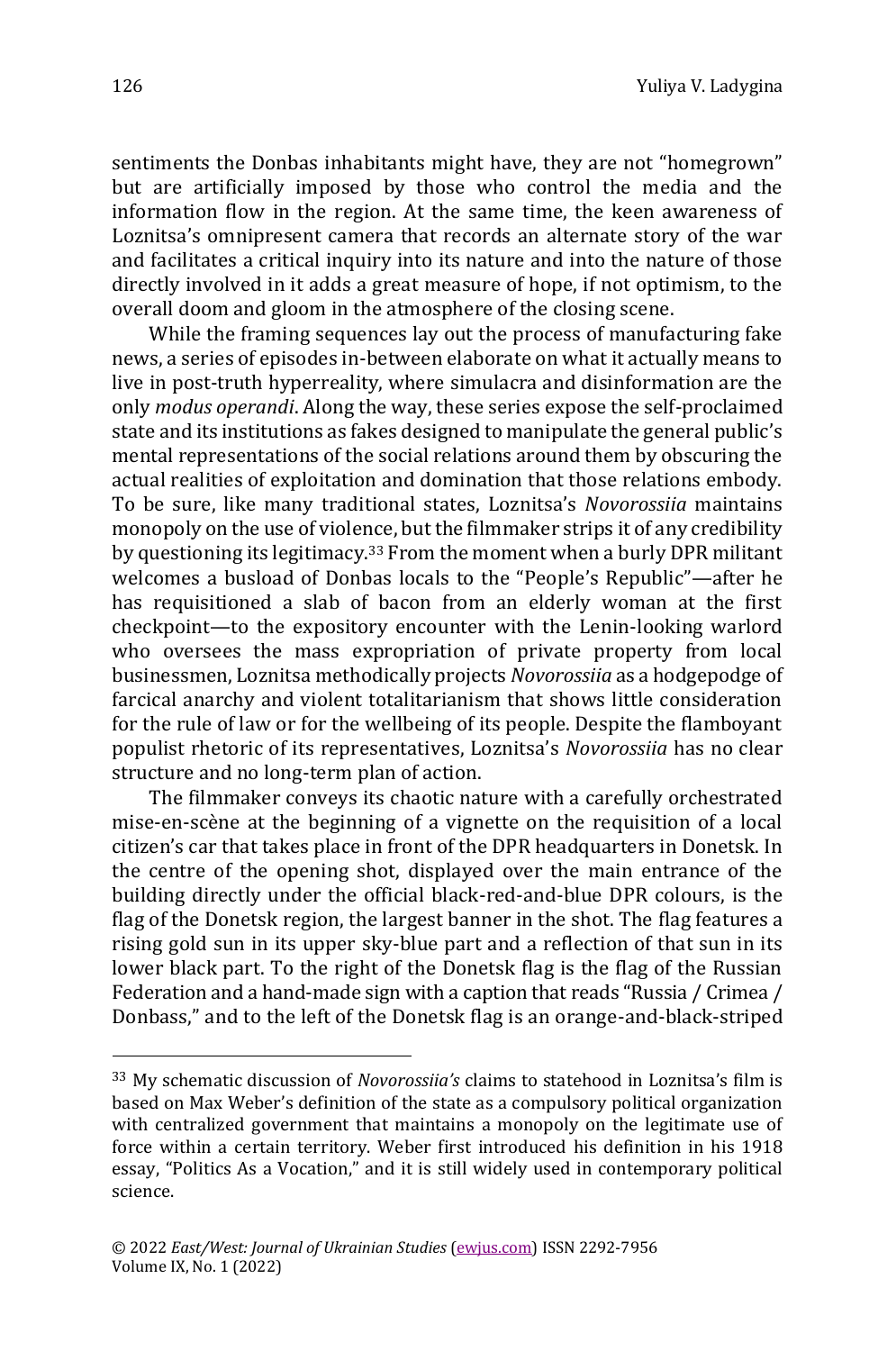banner fashioned after the ribbon of St. George. The ribbon of St. George is a Russian military symbol that was originally promoted in Russia in 2005 as a symbol of Soviet victory in World War II, but has evolved recently into a symbol of support for the Putinist regime and an emblem of Russia's triumphalism in southeastern Ukraine.<sup>34</sup> Hence, while the Donetsk flag with the rising sun, officially adopted in 1999, might suggest the regime's commitment to the region's prosperity, the surrounding Russian insignias imply Donetsk's allegiance, if not its complete subjection, to the Kremlin.

A motley array of signs, flags, and religious symbols displayed by the participants of what seems to be a rally in support of the new regime is also rife with contradictions. The banner of the Russian Orthodox Church and a series of crosses and icons, for example, do not blend well with either the Soviet flag or the posters headlining obscenities such as "Fuck EU and US." Similarly, the official flag of *Novorossiia*, which somewhat resembles the Confederate flag, undermines the message of the sign that reads "Stop racism!" This explosion of contrasting symbols related to the region's Soviet past or to a foreign authority can hardly represent a nodal point around which people can develop a common political identity and suggests discord, lack of cohesion, and an absence of solidarity. The sycophantic nature of the state symbols paraded in front of the DPR headquarters becomes particularly palpable when the scene is juxtaposed to what takes place inside the building next to it. The remainder of the sequence follows a local businessman, Semen, who arrives at the DPR headquarters to reclaim his stolen car, only to be forced into handing the vehicle and a huge sum of money over "for the cause." By the time the poor man realizes the magnitude of the cruelty, theft, and opportunism of the new government, the viewers are left with little doubt that the motley display of *Novorossiia*'s many colours is no more than a mask to cover up a major predatory operation to redistribute power and resources in the region, and that the state they claim to represent is no more than a Baudrillardian hyperreality in which "only the fiction of a political universe [exists]" (Baudrillard 26).

Loznitsa highlights the same hyperreality and its lack of cohesion in *Novorossiia*'s political agenda through his mocking representations of the DPR officials and their tortuous interactions with the people of the Donbas. Two military commanders, whose characters are fashioned as parodies of the heroes of the Russian Civil War of 1917–22, stand out the most. The first of them is a coarse female officer reminiscent of Klavdiia Vavilova, a fictional character from Aleksandr Askoldov's seminal film *Komissar* (*Commissar,*

<sup>34</sup> For a detailed discussion, see Koltsø.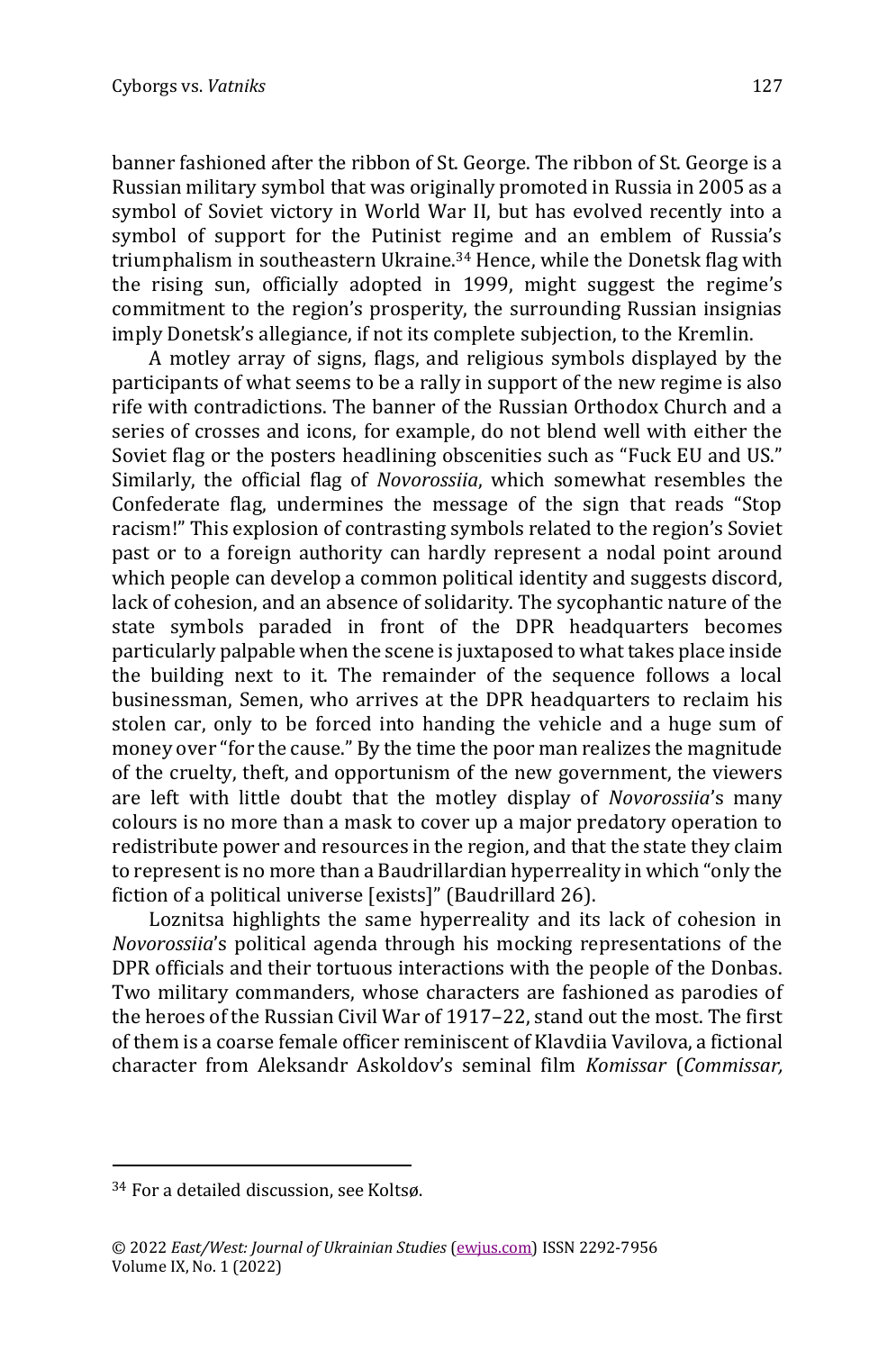1967).<sup>35</sup> Similar to Vavilova, whose first act is to order the swift execution of a deserter, Loznitsa's commissar shows maximum ruthlessness as she harangues a busload of civilian men, mostly teens and elders, for not fighting and threatens to send them to the front. Loznitsa, however, does not give his heroine enough time to develop a human dimension or to prove her devotion to the cause that she propagates. Instead, he pictures her as a blind executioner of the Kremlin's political program, an allegation implied by the St. George ribbon tied around her arm. The burlesque character of Chapai, another political propagandist, also offers a provocative intertextual reference. Chapai is named after a celebrated Red Army commander, Vasilii Chapaev (1887–1919), who was immortalized by the Vasil'ev "brothers" in their 1934 film named after its protagonist. Vasilii Chapaev is widely regarded as the most famous war hero in all of Soviet cinema.<sup>36</sup> Like his legendary prototype, Loznitsa's Chapai is semi-literate and spontaneous in his orations. But he is no rebel who answers to no one and no dashing man of action universally loved and respected by his men. To the contrary, those who wield real power in his unit, treat him as a jester, fit only to reproduce scripted propaganda before naïve audiences. Yet, Loznitsa's Chapai fails even to do that. All he can produce in response to the question of a German war journalist about what is going on in the Donbas is a mixture of absurd deductions, historical misinterpretations, and an outpouring of foul language. The only graspable message that can be distilled from his passionate jumble suggests that the *Russkii mir* is once again uniting under the antifascist slogans to "fuck" first Lviv, the cultural capital of western Ukraine, and then the rest of Europe. Such a cause can hardly qualify as either noble or legitimate and has nothing to do with the real needs of Donbas civilians caught in the war. The two characters, Chapai and the female commander, thus embody the two main qualities, chaos and despotism, that the film ascribes to *Novorossiia*.

Loznitsa's farcical battlefield commanders set the standard for all subsequent representatives of the new regime. For example, both government functionaries—the dead-eyed bureaucrat whose language, demeanour, and golden trinkets call to mind the ousted former Ukrainian president Viktor Ianukovych, and the Lenin-looking malicious warlord who runs the mass operation of expropriation—replicate the female commander's brutality in their interactions with the Donbas locals. A campy blond, a spokeswoman for the religious nationalism that fuels the split between pro-Russian sympathizers and pro-western Ukrainians in the

<sup>35</sup> For further discussion of Askoldov's film, see Beumers, *A History of Russian Cinema* 150–52; and Gillespie 69–70.

<sup>36</sup> See Gillespie 15–16; and Youngblood 37–43, 243.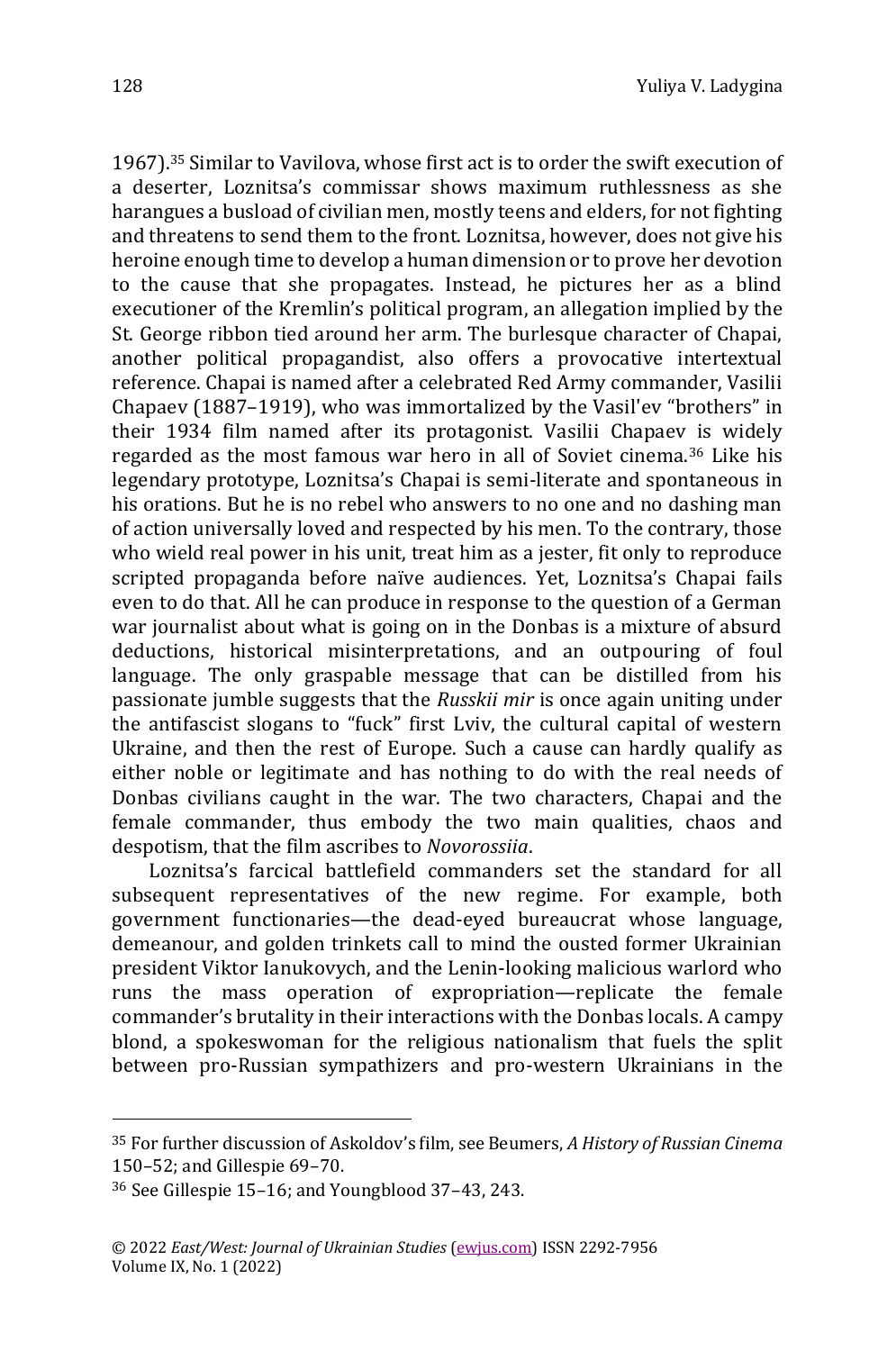Donbas, mirrors, in turn, Chapai. As she brazenly juggles feeble exertions of thought, clumsy turns of speech, snippets of theological arguments, and bits of holy relics of phony saints to secure funds for her crusade, even the Ianukovych-looking bureaucrat grows utterly bewildered by her blatant manipulation of religious discourse and the overall absurdity of the scene. When the blond and her entourage finally leave, he asks rhetorically, "What was that horns-and-hoofs business all about?" He refers to the infamous *Horns and Hoofs* dummy company created by Ostap Bender, the fictional con man and central antihero in Il'f and Petrov's 1931 satirical novel, *Zolotoi telenok* (*The Golden Calf*), which ably pokes fun at a new model society—the USSR of the 1920s—and its hubris. As Loznitsa's reference to Il'f and Petrov's classic and his depictions of *Novorossiia'*s power-hungry and occasionally dim-witted officials imply, the bureaucrat's question captures well the bogus nature of the self-proclaimed state. Loznitsa's intertextual references to the two most important films based on Soviet history also suggest that the filmmaker sees parallels between the distractive tyranny of the Bolsheviks and that of *Novorossiia*.

*Donbass* is no less caustic in its representations of the region's civilians, most of whom either ignore, comply with, or partake in the atrocities perpetrated by the new regime. Among the two-thousand characters featured in the film, there are only a few who refuse to believe the lies propagated by *Novorossiia's* misinformation machine and reject the new status quo as a new normal. The overwhelming majority of Donbas locals populating Loznitsa's film are depicted as uncritical consumers of state propaganda, the so-called *vatniks*. The latter is a pejorative derived from the Russian word connoting a type of cotton-padded winter coat commonly worn by low-ranking soldiers in World War II, GULAG inmates, and the impoverished strata of the Soviet population. In the context of Russia's ongoing aggressions against Ukraine, *vatniks* are associated with Ukraine's pro-Russian population and are characterized by their Soviet nostalgia, their excessive aggressiveness toward, and unreflective hatred of, everything non-Russian, and their blind belief in Russia's liberationist mission in the Crimea and the Donbas—a group that can be well described using Marxist terms as having been dupped by "false consciousness."<sup>37</sup> Loznitsa conveys

 $37$  False consciousness is a concept derived from the Marxist theory of social class. It refers to the systematic misrepresentation of dominant social relations in the consciousness of subordinate classes. Marx himself did not use the phrase "false consciousness," but he paid extensive attention to the related concepts of ideology and commodity fetishism. He presented his theory of ideology in his essay *The German Ideology*, using the term to refer to a system of ideas through which people understand their world. Marx's central theoretical assertion is that ideology and thought are dependent on the material circumstances in which people live. As to the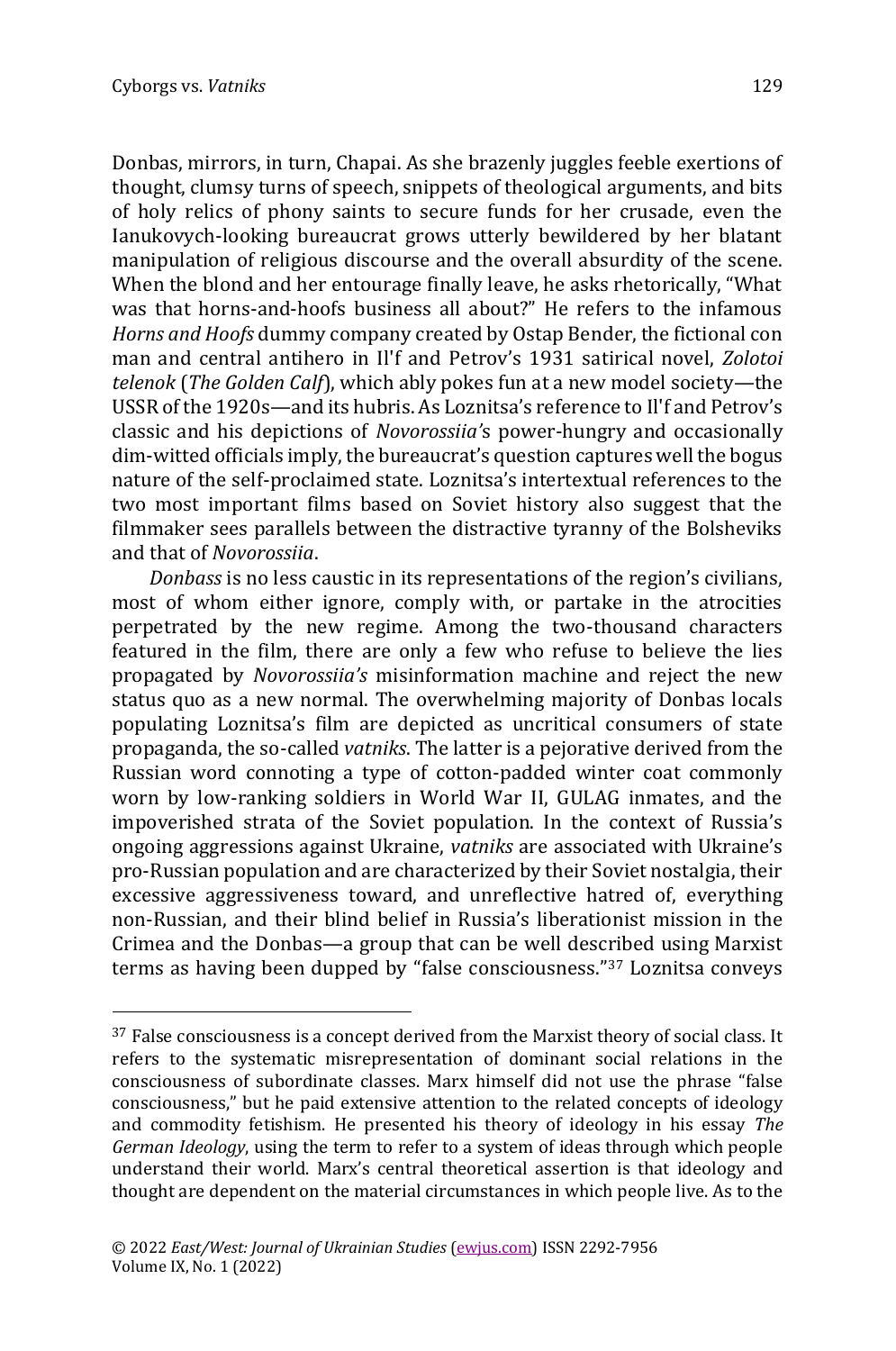the sheer ignorance and inhumanity of this type of individual. In one of the most horrendous scenes of the film, a captured Ukrainian soldier, tied to a street pole in the centre of Donetsk, endures a savage beating at the hands of a crowd of passersby. The sign that labels him an "extermination squad volunteer" is one of the film's many evocations of the fascism used in pro-Russian propaganda to frame the new government in Kyiv as an existential threat to the Russian-speaking southeast of Ukraine. As the film suggests, the fascist narrative particularly resonates with the older people. While the young men who first arrive at the scene ignore all references to fascism and are content with jeering at their victim and taking sadistic selfies, a headscarfed granny responds violently to the fascist narrative and is the first to strike the humiliated man. Instigated by the granny's fury, the crowd grows wild, and the scene turns into a public execution. As the violence escalates, it becomes obvious that the people in the crowd have no interest in either justice or truth but crave only revenge and an outlet for their own suffering. The captive's frail attempt to narrate his side of the story falls on deaf ears, and the guards are forced to interfere to save his life. This almost unwatchable sequence is superbly filmed. It begins with an extreme long shot of the city landscape, followed, gradually, by medium shots and close ups of people who walk into the scene. As the action picks up, the camera begins to circle around and up close to the characters' faces, focusing on the anguish of the captive and the viciousness of his tormentors. The resulting compilation of portraitures of the doomed men, who, as the film suggests, have been stripped of their subjectivity, dehumanized, and reduced to a mere social function by the Russian propaganda machine, captures the

concept of commodity fetishism, Marx discussed it in the first part of the first volume of his *Capital* and used it to refer to the pervasive and defining illusion that exists in a commodity society and leads to the alienation of the exploited class. For further reference to Marx's analysis of the two concepts, see his corresponding works in Tucker 146–86 and 302–29. While the term itself was first used by Friedrich Engels in a private letter to Franz Mering, it was György Lukács who introduced the concept of false consciousness into Marxist discourse and urged Marxist critics to treat it as an unavoidable stage in the historical process (50). In the 1930s, Antonio Gramsci further extended Marxist thinking about ideology and consciousness by ascribing to ideology a more active role in politics and history than in classical historical materialism. He argued that the subordinate class has the ability to influence the terms of its consciousness, and that there is an extended struggle between the exploiters and the exploited over the terms of the representation of the existing social reality. According to Gramsci, the ruling class generally exercises "hegemony" over the terms of ideology through its control of the instruments of consciousness—social institutions such as schools, churches, courts, and the media, among others—yet the subordinate class can also exert influence through its own cultural institutions (145).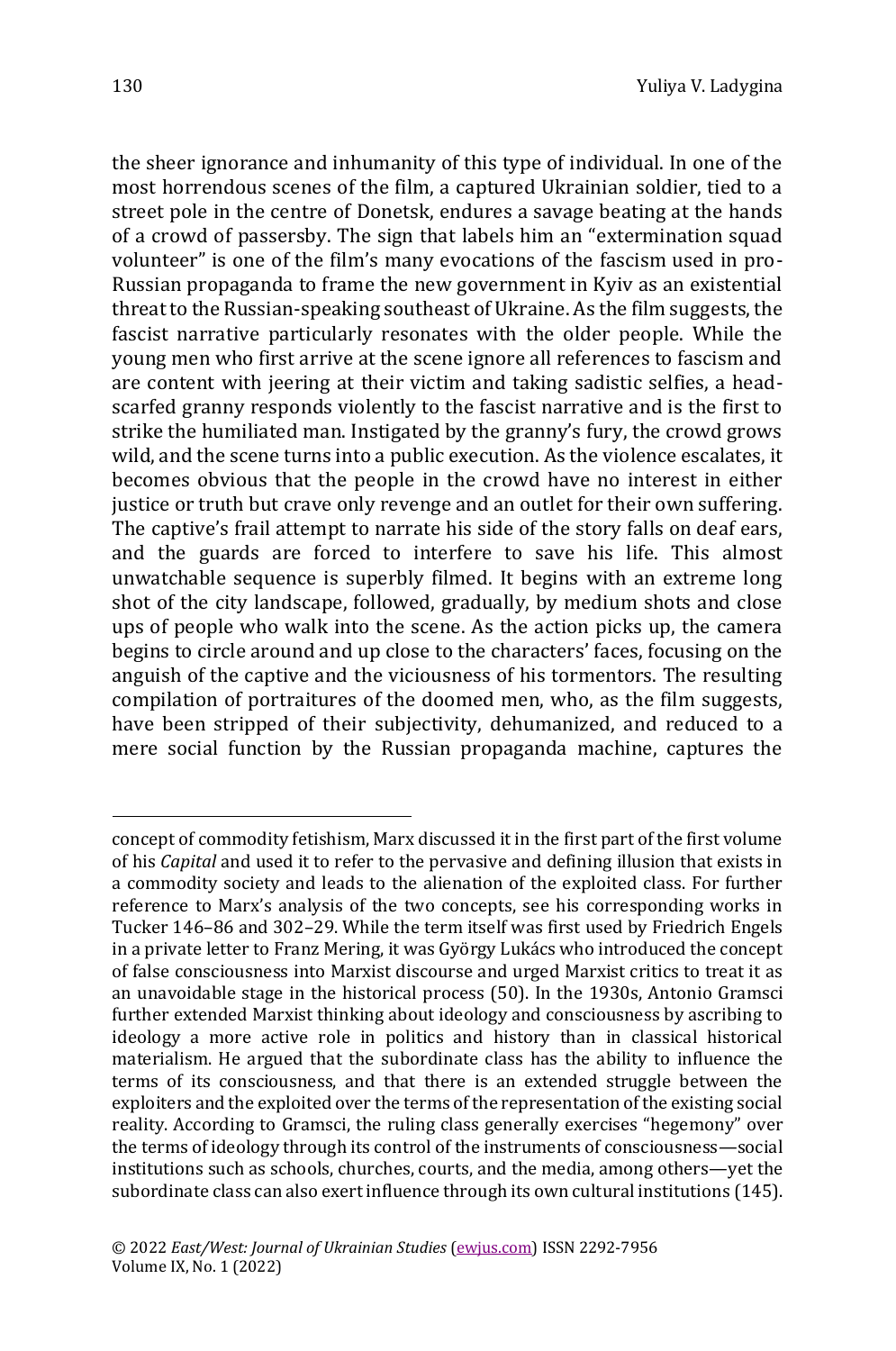microscopic details of the crowd's descent into barbarity with keen precision.

Loznitsa's criticism of *vatniks* reaches its climax in the meta-ironic episode that immediately follows the execution scene and features a politicized wedding. Some critics find this sequence "superfluous," if not pernicious, because it takes grotesque to the extreme and thereby breaks with the overall realism of the film, "allowing the very aesthetic that *Donbass* seems to condemn to take over" ("Donbas @ the Filmhouse;" Glasser). Yet, the sharp juxtaposition of the film's overall grisly tone and the scene's overexaggerated emphasis on theatricality and caricature is precisely what allows Loznitsa to expose the pervasive dehumanization characteristic of any post-truth society akin to *Novorossiia*. The filmmaker underscores the scene's importance by populating it with symbolically overdetermined objects, characters, actions, and intertextual references. For example, Loznitsa names his groom Ivan Pavlovich Iaishnitsa and the bride Anzhela Tikhonovna Kuperdiagina, after two similar characters in Nikolai Gogol' (Mykola Hohol')'s 1842 comedy *Zhenit'ba* (*Marriage*), which is renowned for its unconventional episodic structure and extreme absurdity. The reference is a subtle reminder that Loznitsa's objective, like that of Gogol' in his play, is not so much to depict reality as to inquire into the lives of people hardened by privation. Like Gogol', the filmmaker pursues his study by colliding the comic and the serious to avoid superficiality.<sup>38</sup> The couple's grand entry into the main hall of the palace of civil records to the sounds of Mendelssohn's "Wedding March*"* is an intertextual reference to Hitler's ludicrous wedding in Mikhail Chiaureli's epic film, *Padenie Berlina* (*The Fall of Berlin,* 1949– 50).<sup>39</sup> Like Hitler's wedding in Chiaureli's epic, the wedding in Loznitsa's *Donbass* (2018) represents a painful contrast to the devastation of the city outside the official building and symbolizes the regime's total disregard for the suffering of its people. It also underscores the sheer futility of the newly established union and the state it represents. While Chiaureli's episode ends with a mass suicide, Loznitsa wraps up his story with a cover-up execution of some of the Iaishnitsas' friends after they carry out an artillery attack on civilians. The episode clearly suggests that the newlyweds might soon face the same fate. The filmmaker reinforces his implied link between *Novorossiia* and the newly created Iaishnitsa family with a plethora of kitschy white-redand-blue props, state insignias, and a hilarious parody of the official discourse used in the wedding ceremony. The latter, carried out according

<sup>38</sup> For a comprehensive discussion of Gogol''s *Marriage* and his technique of the comic broadly defined, see Slonimsky.

<sup>39</sup> Chiaureli's film is widely regarded as the first Soviet epic about World War II, which presents Stalin as an epic hero and offers a grotesque caricature of Hitler. For further discussion, see Gillespie 133–35; Youngblood 97–101; and Taylor 99–122.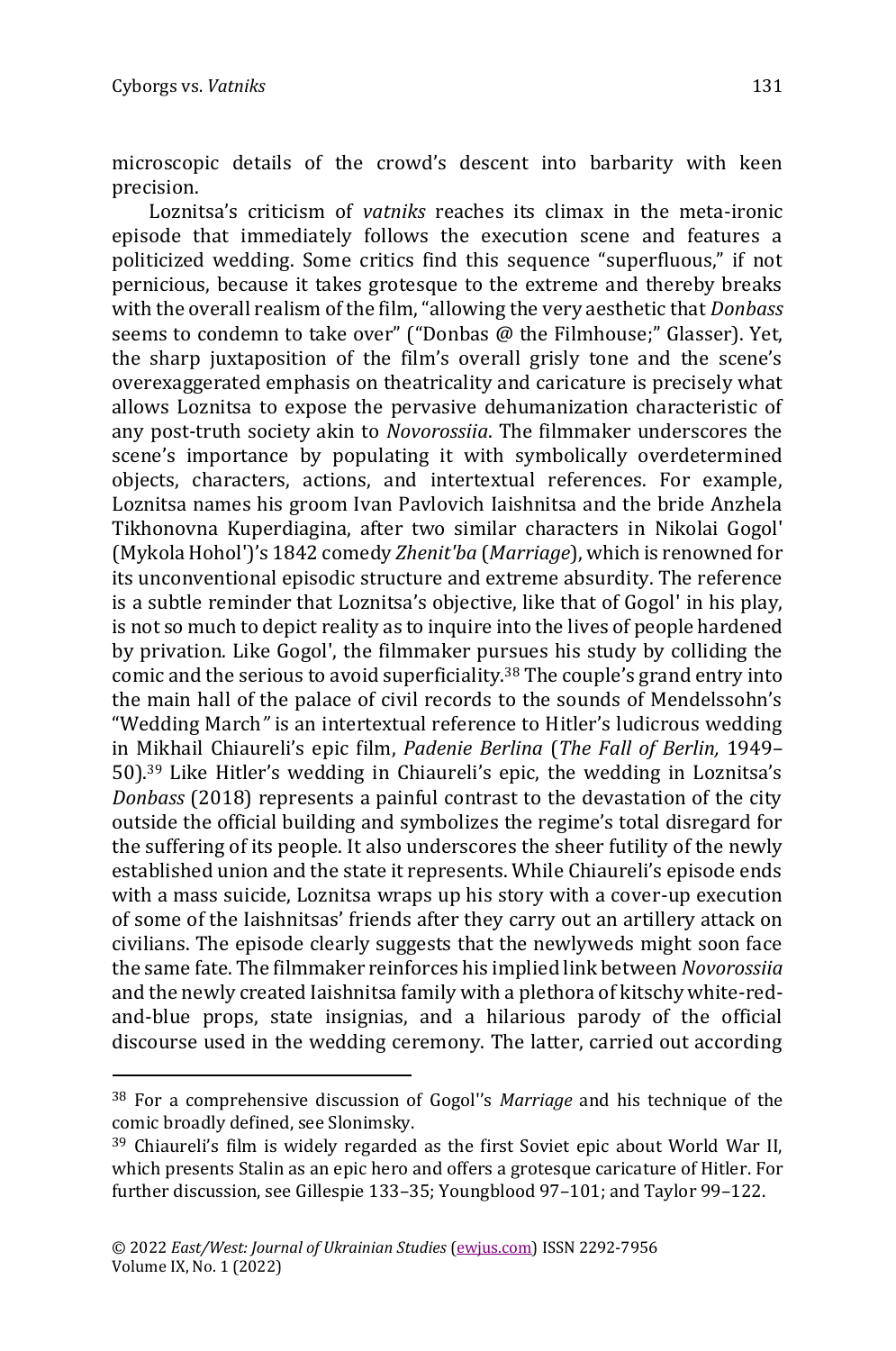to a set of agonizingly vulgar rites, is repeatedly interrupted by the raucous cheering of the crowd, and culminates in the singing of the informal anthem of *Novorossiia*. Every detail in this scene draws attention to the obscenity and *poshlost'* (banality) of *Novorossiia*'s new elite, simultaneously tying it to Nazi Germany and Russia. The film suggests that Russia orchestrates the ongoing slaughter in the Donbas in the same manner as the unflappable emcee runs the wedding ceremony—forcefully, deliberately, and according to a plan. The link is especially obvious in the singing of the marriage certificate sequence, which brings to mind the bogus referenda in Donetsk and Luhansk and the signing of *Novorossiia*'s declaration of unification. Loznitsa films the wedding scene in the same manner as he films the execution sequence with a tracking camera, using one long take that lingers restlessly on the sheer crudeness and ruthlessness of *Novorossiia*'s patriots—linking the two episodes into one continuous exposé of the Donbas *vatniks* and their false consciousness.

Some critics have reprimanded Loznitsa for his degraded representations of *Novorossiia* and its people, comparing these representations to uncritical vilifications of Germans in the cycle of Soviet and western films released immediately after World War II (Morian). Indeed, the film focuses exclusively on the basest qualities of Russia's supporters, be they militants or civilians, thugs or silent bystanders, and paints the Donbas as a bitter world, shredded by terror and animosity. Loznitsa's representations, however, defy any simplistic determinism and resemble a conundrum similar to that of Soviet filmmakers in their depictions of the Russian Civil War, during which the enemy was defined not so much by nationality as by social class.<sup>40</sup> Similar to rank-and-file enemy soldiers in corresponding Soviet films, Loznitsa's *Novorossiians* belong to the same destitute group that they oppose. Except for a few well-equipped and well-organized soldiers with strong Russian accents and no state insignias, all of Loznitsa's characters are Ukrainians. Even the Russian-speaking and pro-Kremlin bride and groom remain deeply rooted in their Ukrainian cultural heritage and follow a traditional wedding custom by stepping on the embroidered towel to be properly pronounced husband and wife.<sup>41</sup> All of Loznitsa's characters are also projected to be victims of Soviet nostalgia, disinformation, and state-sponsored violence; they are positioned as possible targets and potential casualties, whatever their rank or their level

<sup>40</sup> For further discussion on the representations of enemies in relevant Soviet films, see Youngblood 232–33.

<sup>&</sup>lt;sup>41</sup> This brief yet fundamentally important episode is a subtle illustration of the deep cultural affinity that the people of the Donbas share with the rest of Ukraine, a phenomenon on which Volodymyr Rafeienko elaborates in his essay "Donbas— Ukraine, a Life Journey."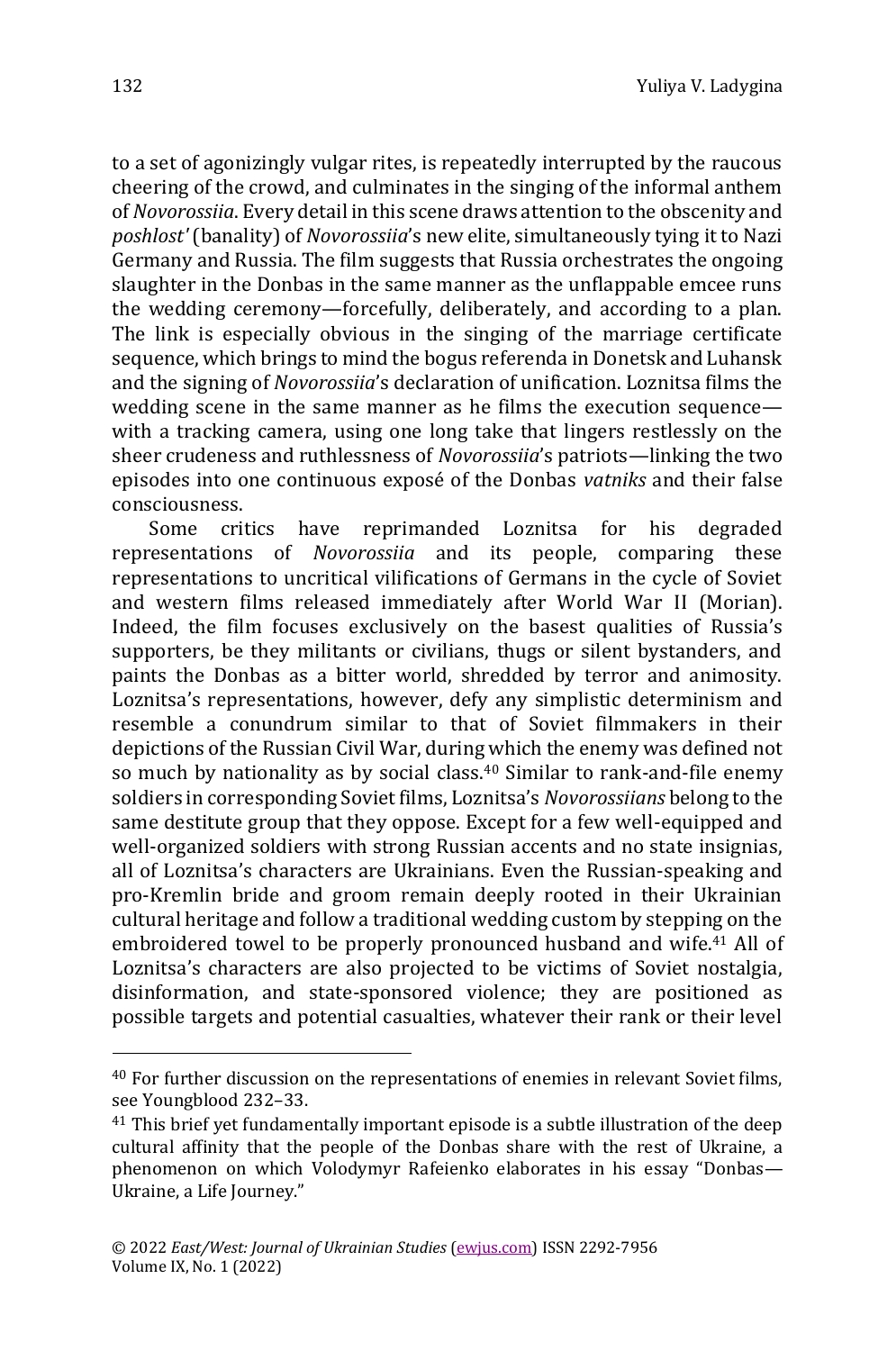of commitment to the *Novorossiia* cause. By foregrounding the brutality and unpredictability that indelibly mark any war, and by framing the Donbas as a national tragedy where Ukrainians kill Ukrainians, more out of fear, greed, or ignorance than out of regional hatred, Loznitsa makes it clear that his sympathies are with the people of the Donbas and that the main perpetrator of violence in the region is *Novorossiia*, a fake state, created by the Kremlin's political technologists to secure Russia's interests in the region. Notably, in his cinematic exploration of *Novorossiia*'s hyperreality and the "false consciousness" of *vatnik*s, Loznitsa goes far beyond rigid vilifications and condescending remarks as to whether *vatniks'* beliefs are true or false relative to their interests. Instead, he invites his viewers to investigate the two. Loznitsa's quest brings to mind György Lukács's call to treat "false consciousness" and institutions that foster it "as an aspect of the historical totality and a stage in the historical process" (50). That this stage must be acknowledged and critically assessed before post-Soviet Ukraine can move to a new historical era, is an approach and initiative that Loznitsa often takes in his other works that question post-Soviet identities informed by the Soviet past. By doing so, the filmmaker transcends the dystopian motives of Baudrillard's theorizations and establishes a solid foundation for optimism.

## **CONCLUSION**

While attesting to a new development in war films that draws attention to fundamental shifts in the nature of contemporary warfare, the latest cycle of Ukrainian war films also heralds a radical paradigmatic turn toward a new national cinema. Cognizant of the role of film in shaping public discourse and mediating reality, Ukrainian filmmakers frame the ongoing events in the Donbas as a new kind of war shaped by psychological operations, hacks, fake news, disinformation, and brainwashing rather than conventional military forces. By positioning media as the key tool in molding public perception and thereby manipulating events on the ground, recent Ukrainian war films reconfigure traditional thematic genre priorities, de-emphasizing combat and the militarization of space. While relying for narrative approaches on references to Soviet and western cinema, contemporary Ukrainian filmmakers—Loznitsa and Seitablaiev, in particular—prove to be innovative in the realm of ideology and strategic discourse. They not only project media and cybertechnology as potent tactical weapons, but they also mobilize cinema in a plurality of ways to deconstruct Russia's pernicious lies and to reframe the war in the Donbas as conducive to Ukraine's political goals. While justifying Ukraine's fight for a pro-European future, Loznitsa and Seitablaiev remain critical of the war and are careful not to slip into counterpropaganda. They reject the divisive language of Russia's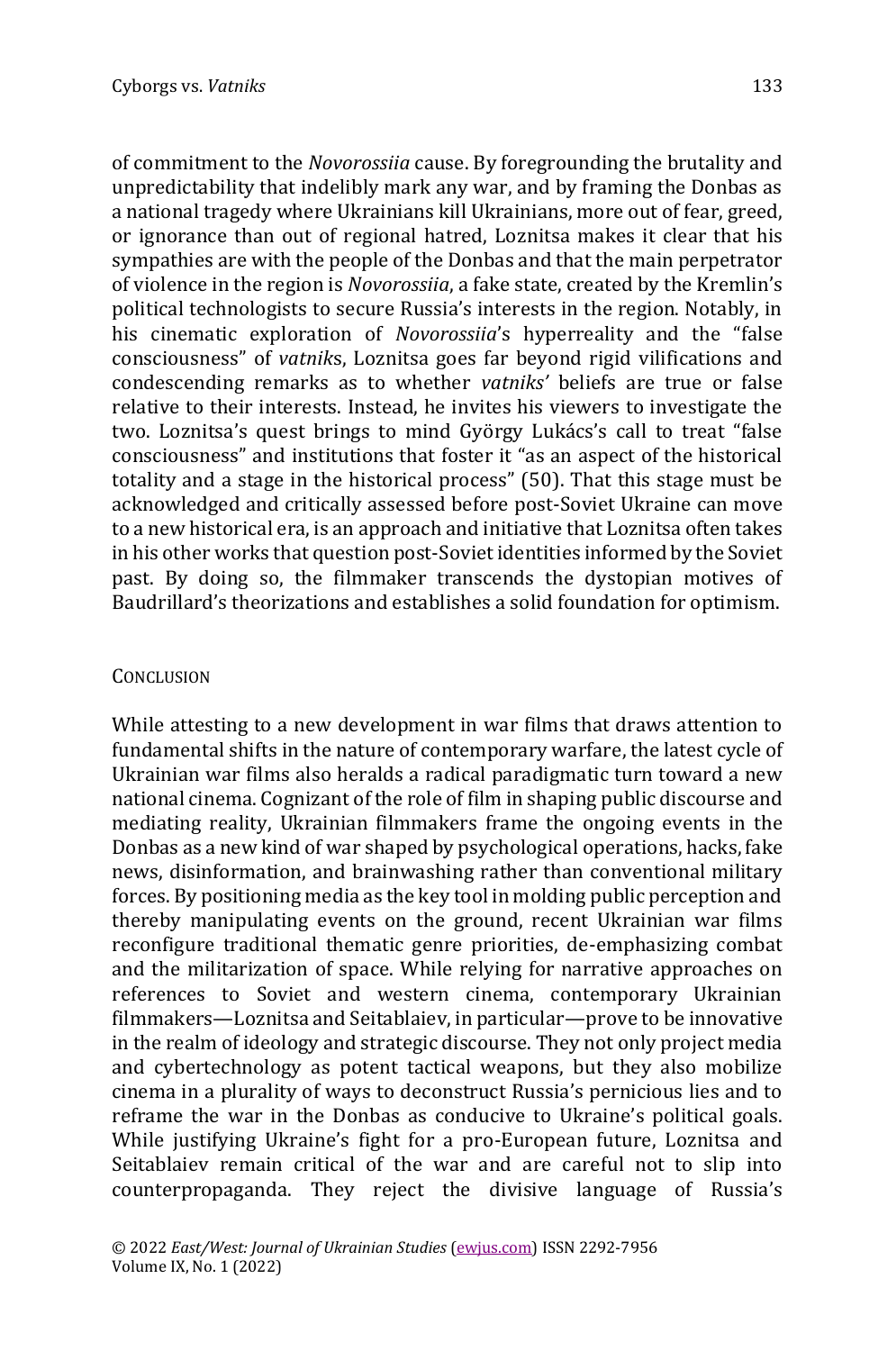informational warfare and develop a more robust approach to reach their target audience by exposing Russia's manipulations of facts and public sentiments. They show where a lack of critical thinking and a shortfall in media literacy leads, and how devastating and debilitating its repercussions could be. By combining their subversions of Russia's neo-imperial discourse with a critical deconstruction of Ukraine's post-Soviet condition, the two filmmakers assert that although the war in the Donbas might have strengthened the concept of the Ukrainian civic nation identifying now with the Ukrainian state rather than an ethnic group, the fight for people's hearts and minds in Ukraine remains urgent and ongoing. According to Loznitsa and Seitablaiev, that fight can be won if Ukraine's civil society and the new authorities engage in open conversations about the prospect and processes of building a peaceful and democratic future. Social diversity and public awareness of Ukraine's complicated post-Soviet and post-colonial condition can be force multipliers in the country's fight for its sovereignty.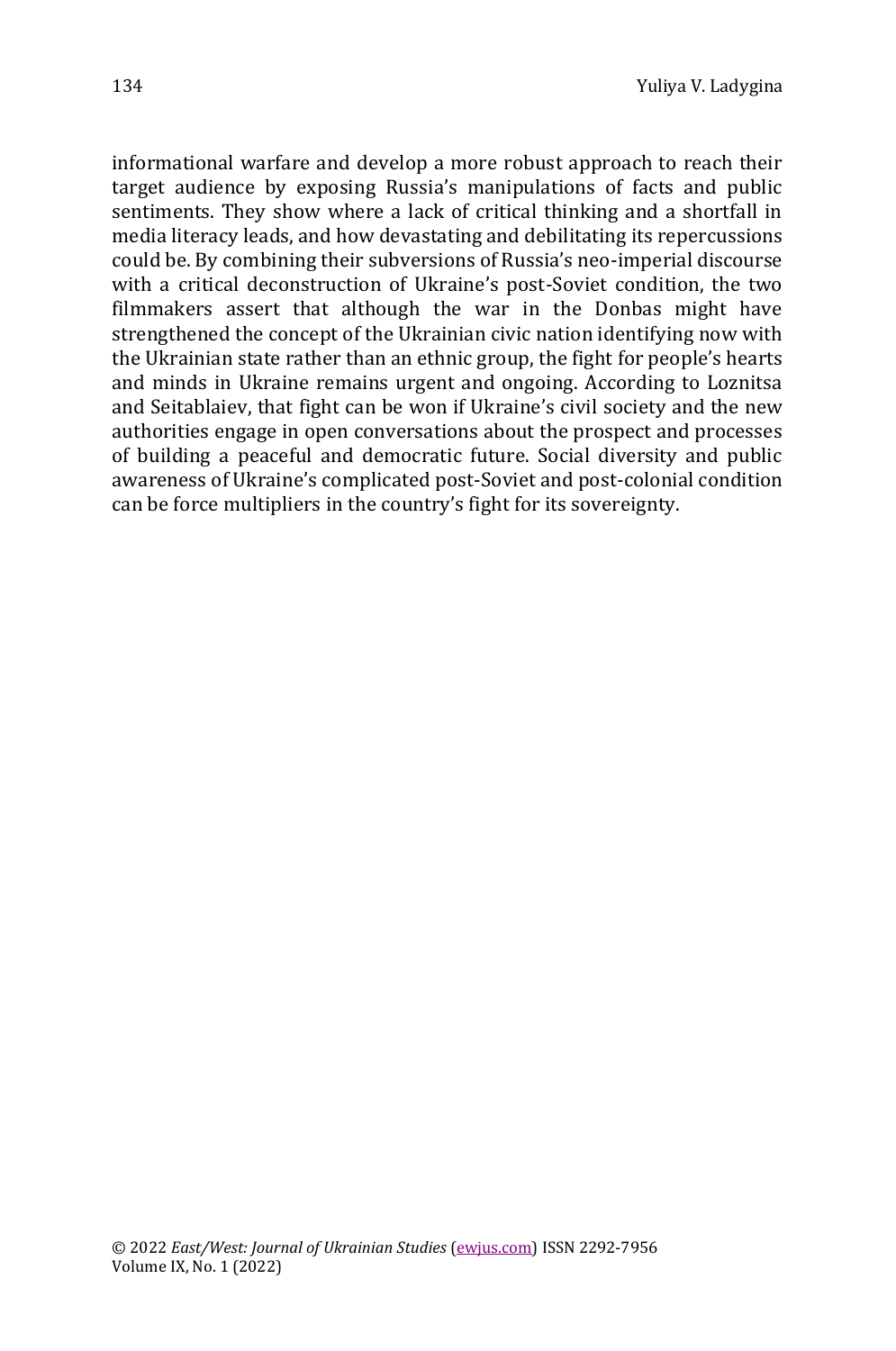#### Works Cited

Altman, Rick. *Film/Genre*. BFI Publishing, 1999.

- Anderson, Tyler. "Kiborhy—Ukrains'ka propahanda?" *YouTube,* uploaded by Geek Journal, 30 Nov. 2017, [https://www.youtube.com/watch?v=KDjWHkmDHko.](https://www.youtube.com/watch?v=KDjWHkmDHko)  Accessed 20 May 2020.
- Basinger, Jeanine. *The World War II Combat Films: Anatomy of a Genre.* Wesleyan ed., Wesleyan UP, 15 May 2003.
- Baudrillard, Jean. *Simulacra and Simulation*. Translated by Sheila Faria Glaser, Michigan UP, 1994.
- Bernsand, Niklas. "Surzhyk and National Identity in Ukrainian Nationalist Language Ideology." *Berliner Osteuropa Info*, no. 17, 2001, pp. 38–47.
- Beumers, Birgit. *A History of Russian Cinema*. Bloomsbury Academic, 2009.
- ———. "The Serialization of the War." *KinoKultura,* vol. 12, 1 Apr. 2006, [http://www.kinokultura.com/2006/12-beumers.shtml.](http://www.kinokultura.com/2006/12-beumers.shtml) Accessed 20 May 2020.
- Bhabha, Homi K. "Cultures in Between." *Multicultural States: Rethinking Differences and Identities*, edited by David Bennett, Routledge, 1998, pp. 29–36.
	- ———. *The Location of Culture*. Routledge, 1994.
- Boggs, Carl, and Tom Pollard. *The Hollywood War Machine: US Militarism and Popular Culture*. Paradigm, 2007.
- Brah, Avtar, and Annie E. Coombes, editors. *Hybridity and Its Discontents: Politics, Science, Culture*. Routledge and Kegan Paul LTD, 2000.
- Chaisty, Paul, and Stephen Whitefield. "Support for Separatism in Southern and Eastern Ukraine Is Lower Than You Think." *Washington Post*, 6 Feb. 2015, [https://www.washingtonpost.com/news/monkey](https://www.washingtonpost.com/news/monkey-cage/wp/2015/02/06/support-for-separatism-in-southern-and-eastern-ukraine-is-lower-than-you-think/?noredirect=on)[cage/wp/2015/02/06/support-for-separatism-in-southern-and-eastern](https://www.washingtonpost.com/news/monkey-cage/wp/2015/02/06/support-for-separatism-in-southern-and-eastern-ukraine-is-lower-than-you-think/?noredirect=on)[ukraine-is-lower-than-you-think/?noredirect=on.](https://www.washingtonpost.com/news/monkey-cage/wp/2015/02/06/support-for-separatism-in-southern-and-eastern-ukraine-is-lower-than-you-think/?noredirect=on) Accessed 20 May 2020.
- Charron, Austin, and Halya Coynash. "Russian-Occupied Crimea and the State of Exception: Repression, Prosecution, and Human Rights Violations." *Eurasian Geography and Economy*, vol. 60, no. 1, 2019, pp. 28–53. DOI: 10.1080/15387216.2019.1625279.
- Chernetsky, Vitaly. "Postcolonialism, Russia and Ukraine." *Ulbandus Review*, vol. 7, 2003, pp. 32–62.
- Clark, Katerina. *The Soviet Novel: History as Ritual*. Chicago UP, 1981.
- Collins, Jim. "Genericity in the Nineties: Electric Irony and the New Sincerity." *Film Theory Goes to the Movies*, edited by Eva Collins et al., Routledge, 1993.
- "Cyborgs Vs. Kremlin. A Guide to the Battle of Donetsk International Airport." *Ukraine Today*, 16 Oct. 2014, [https://web.archive.org/web/20141016234021/http://cyborgs.uatoday.tv/.](https://web.archive.org/web/20141016234021/http:/cyborgs.uatoday.tv/)  Accessed 20 May 2020.
- Dery, Mark. *Escape Velocity: CyberCulture at the End of the Century*. Verso, 1999.
- "Donbas @ the Filmhouse." *Corr Blimey*, 8 May 2019, [https://corrblimey.blog/2019/05/08/donbass-the-filmhouse/.](https://corrblimey.blog/2019/05/08/donbass-the-filmhouse/) Accessed 20 May 2020.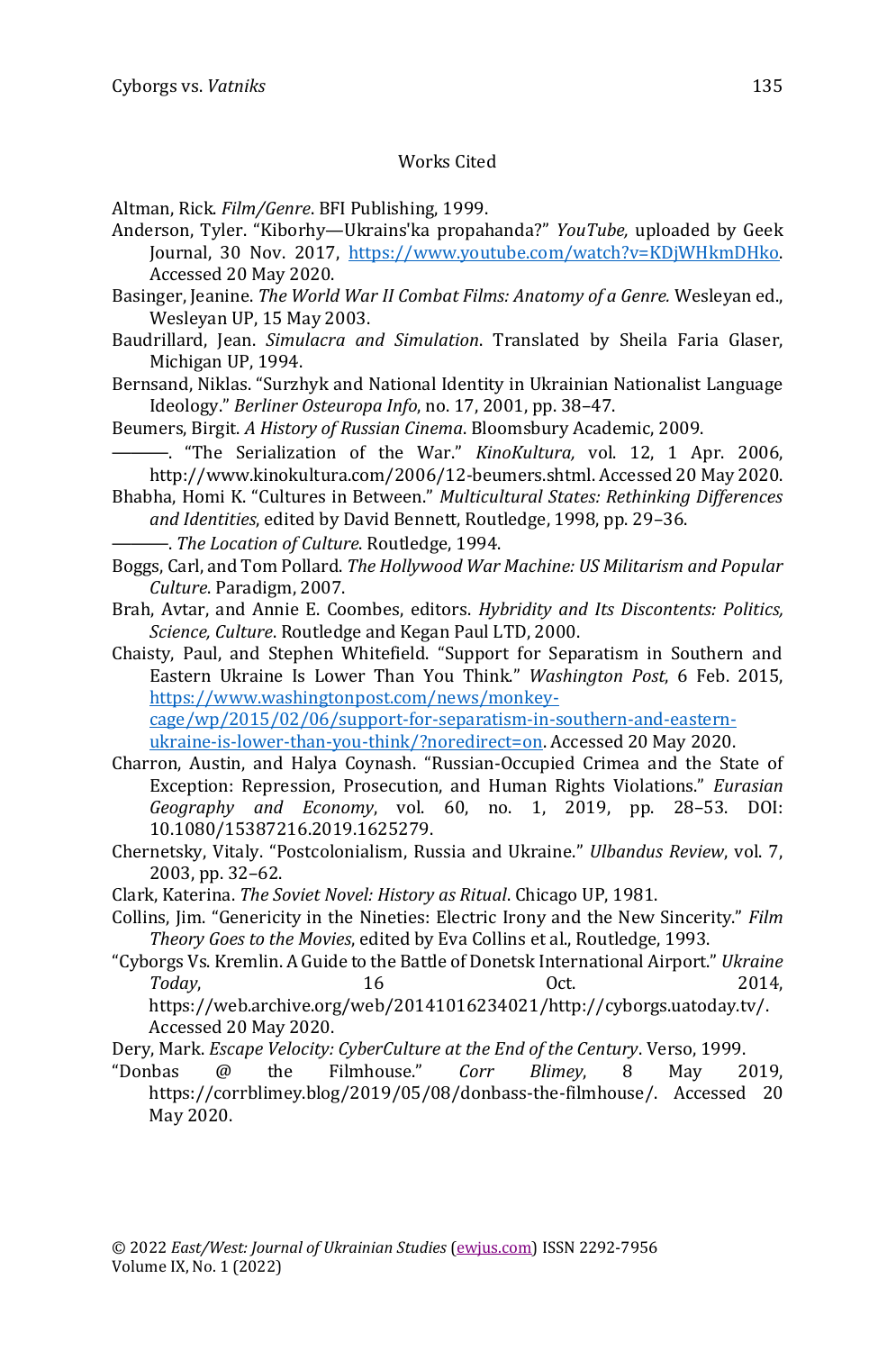- Fox, Amos. "Cyborgs at Little Stalingrad: A Brief History of the Battles of the Donetsk Airport." Institute of Land Warfare, May 2019, [https://www.ausa.org/sites/default/files/publications/LWP-125-Cyborgs-at-](https://www.ausa.org/sites/default/files/publications/LWP-125-Cyborgs-at-Little-Stalingrad-A-Brief-History-of-the-Battle-of-the-Donetsk-Airport.pdf)[Little-Stalingrad-A-Brief-History-of-the-Battle-of-the-Donetsk-Airport.pdf.](https://www.ausa.org/sites/default/files/publications/LWP-125-Cyborgs-at-Little-Stalingrad-A-Brief-History-of-the-Battle-of-the-Donetsk-Airport.pdf)  Accessed 20 May 2020.
- Gillespie, David. *Russian Cinema*. Pearson Education, 2003.
- Glasser, Joyce. "Ukrainian Writer/Director Sergey Loznitsa's Seething Satire on the Pro-Russian Separatists." *Mature Times*, 30 April 2019, [https://www.maturetimes.co.uk/joyce-glasser-reviews-donbass/.](https://www.maturetimes.co.uk/joyce-glasser-reviews-donbass/) Accessed 20 May 2020.
- Gramsci, Antonio. *Selections from the Prison Notebooks of Antonio Gramsci*. Edited and translated by Quentin Hoare and Geoffrey Nowell Smith, International Publishers, 1971.
- Grant, Barry Keith. *Film Genre: From Iconography to Ideology*. Wallflower, 2007.
- Gray, Chris Hables. *Cyborg Citizen: Politics in the Posthuman Age*. Routledge, 2001.
- Hale, Henry E., et al., editors. "Studying Identities in Ukraine." *Post-Soviet Affairs,* vol. 34, nos. 2–3, 2018, pp. 79–189. DOI: 10.1080/1060586X.2018.1451241.
- Haraway, Donna. "A Cyborg Manifesto: Science, Technology, and Socialist-Feminism in the Late Twentieth Century." *Simians, Cyborgs, and Women: The Reinvention of Nature*, Routledge, 1991, pp. 149–81.
- Hayles, N. Katherine. *How We Became Posthuman: Virtual Bodies in Cybernetics, Literature, and Informatics*. Chicago UP, 1999.
- Klymenko, Iryna. "Torn Asunder from Within: Ukraine and the Lessons for Global Security." *Connections: The Quarterly Issues,* vol. 15, no. 1, 2016, pp. 45–56.
- Koltsø, Pål. "Symbol of the War—But Which One? The St. George Ribbon in Russian Nation-Building." *Slavonic and East European Review*, vol. 94, no. 4, 2016, pp. 660–701. DOI: [10.5699/slaveasteurorev2.94.4.0660.](https://doi.org/10.5699/slaveasteurorev2.94.4.0660)
- Kulyk, Volodymyr. "Shedding Russianness, Recasting Ukrainianness: The Post-Euromaidan Dynamics of Ethnonational Identifications in Ukraine." *Post-Soviet Affairs,* vol. 34, nos. 2–3, 2018, pp. 119–38. DOI: [10.1080/1060586X.2018.1451232.](https://doi-org.ezproxy.macewan.ca/10.1080/1060586X.2018.1451232)
- Ladyka, Iryna. "Bez nadmirnoho pafosu, ale ne shedevr: iak vidreahuvaly na fil'm 'Kiborhy' ukrains'ki ZMI?" *Mediakrytyka*, 12 Dec. 2017, [https://www.mediakrytyka.info/ohlyady-analityka/bez-nadmirnoho-pafosu](https://www.mediakrytyka.info/ohlyady-analityka/bez-nadmirnoho-pafosu-ale-ne-shedevr-yakvidreahuvalyna-film-kiborhy-ukrayinski-zmi.html)[ale-ne-shedevr-yakvidreahuvalyna-film-kiborhy-ukrayinski-zmi.html.](https://www.mediakrytyka.info/ohlyady-analityka/bez-nadmirnoho-pafosu-ale-ne-shedevr-yakvidreahuvalyna-film-kiborhy-ukrayinski-zmi.html) Accessed 20 May 2020.
- Loomba, Ania. *Colonialism/Postcolonialism*. 1st ed., Routledge, 1998.
- Loznitsa, Sergei. "Donbas As Seen by Sergei Loznitsa." *Festival de Cannes*, 9 May 2018, [https://m.festival-cannes.com/en/69](https://m.festival-cannes.com/en/69-editions/retrospective%20/2018/actualites/articles/donbass-as-seen-by-sergei-loznitsa)
	- [editions/retrospective%20/2018/actualites/articles/donbass-as-seen-by](https://m.festival-cannes.com/en/69-editions/retrospective%20/2018/actualites/articles/donbass-as-seen-by-sergei-loznitsa)[sergei-loznitsa.](https://m.festival-cannes.com/en/69-editions/retrospective%20/2018/actualites/articles/donbass-as-seen-by-sergei-loznitsa) Accessed 20 May 2020. Interview by Charlotte Pavard.
	- ———. "Loznitsa: Donbass—iavlenie, kotoroe moglo vozniknut' na postsovetskom prostranstve povsiudu." *Radio Svoboda,* 16 Oct. 2018, [https://www.radiosvoboda.org/a/donbass-realii/29545202.html.](https://www.radiosvoboda.org/a/donbass-realii/29545202.html) Interview by Denys Tymoshenko.
- Lukács, György. *History and Class Consciousness: Studies in Marxist Dialectics*. MIT Press, 1971.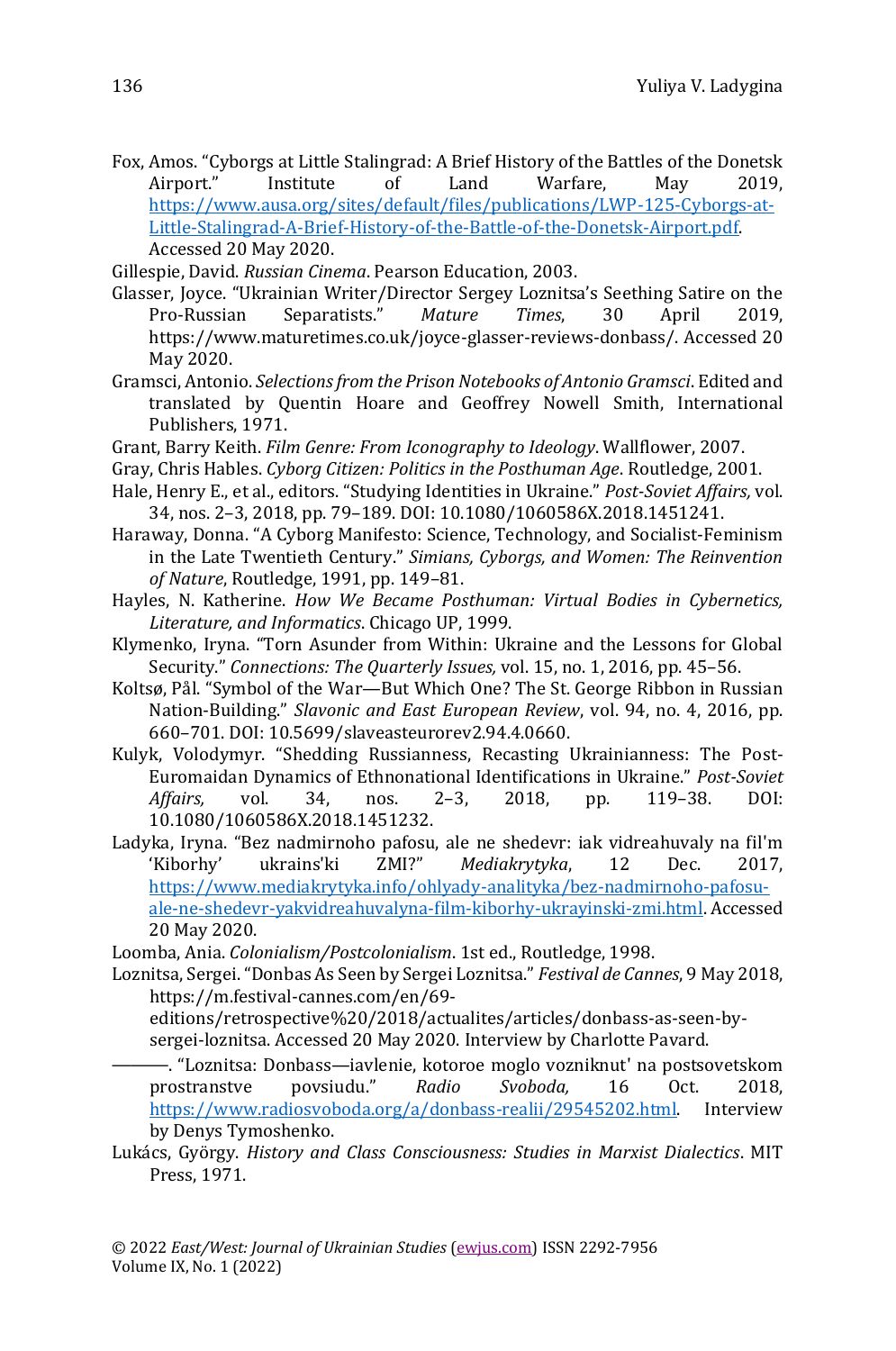- Masenko, Larysa. *Mizh movoiu i iazykom*. Vydavnychyi dim "Kyivo-Mohylians'ka akademiia," 2011.
- Morian, Jean-Baptiste. "«Donbass» de Sergei Loznitsa: une charge violente contre les russophones d'Ukraine." *Les Inrockuptibles*, 9 May 2018, [https://www.lesinrocks.com/2018/05/09/cinema/actualite-cinema/donbass](https://www.lesinrocks.com/2018/05/09/cinema/actualite-cinema/donbass-de-sergei-loznitsa-une-charge-violente-contre-les-russophones-dukraine/)[de-sergei-loznitsa-une-charge-violente-contre-les-russophones-dukraine/.](https://www.lesinrocks.com/2018/05/09/cinema/actualite-cinema/donbass-de-sergei-loznitsa-une-charge-violente-contre-les-russophones-dukraine/) Accessed 20 May 2020.
- Moussienko, Natalia. "An Individual and War in Contemporary Ukrainian Art." Five Years of War in the Donbas: Cultural Responses and Reverberations Conference, 2 Nov. 2019, Harriman Institute, Columbia University, New York, NY. Conference Presentation.
- National Institute for Strategic Studies of Ukraine. "Regarding the Information-Psychological Component of Aggression of the Russian Federation against Ukraine." National Institute for Strategic Studies of Ukraine, 1–2 March 2014, [http://en.niss.gov.ua/public/File/englishpublic/Russia\\_aggression.pdf.](http://en.niss.gov.ua/public/File/englishpublic/Russia_aggression.pdf) Accessed 20 May 2020.
- Neale, Steve. *Genre and Hollywood.* Routledge, 2000.
- Pavlyshyn, Marko. "Post-Colonial Features in Contemporary Ukrainian Culture." *Australian Slavonic and East European Studies,* vol. 6, no. 2, 1992, pp. 41–55.
- Pidhora-Hviazdovs'kyi, Iaroslav. "Natalia Vorozhbyt, stsenarystka 'Kiborhiv': 'U nas u kozhnii chastyni Ukrainy ide svoia viina.'" *Detector Media*, 21 Nov. 2017, [https://detector.media/community/article/132160/2017-11-21-natalya](https://detector.media/community/article/132160/2017-11-21-natalya-vorozhbyt-stsenarystka-kiborgiv-u-nas-u-kozhniy-chastyni-ukrainy-yde-svoya-viyna/)[vorozhbyt-stsenarystka-kiborgiv-u-nas-u-kozhniy-chastyni-ukrainy-yde](https://detector.media/community/article/132160/2017-11-21-natalya-vorozhbyt-stsenarystka-kiborgiv-u-nas-u-kozhniy-chastyni-ukrainy-yde-svoya-viyna/)[svoya-viyna/.](https://detector.media/community/article/132160/2017-11-21-natalya-vorozhbyt-stsenarystka-kiborgiv-u-nas-u-kozhniy-chastyni-ukrainy-yde-svoya-viyna/) Accessed 19 Dec. 2020.
- Polishchuk, Oleg. "Etnotsid naoborot. Kak Putin prevratil Ukrainu v mononatsional'noe gosudarstvo." *Delovaia stolitsa*, 14 Apr. 2017, [http://www.dsnews.ua/politics/etnotsid-naoborot-kak-putin-prevratil](http://www.dsnews.ua/politics/etnotsid-naoborot-kak-putin-prevratil-ukrainu-v-mononatsionalnoe-14042017220000)[ukrainu-v-mononatsionalnoe-14042017220000.](http://www.dsnews.ua/politics/etnotsid-naoborot-kak-putin-prevratil-ukrainu-v-mononatsionalnoe-14042017220000) Accessed 20 May 2020.
- Rafeenko (Rafeienko), Volodymyr. "Donbas—Ukraine, a Life Journey." *Ukraine in Histories and Stories: Essays by Ukrainian Intellectuals,* edited by Volodymyr Yermolenko, Internews Ukraine, Oct. 2019, pp. 201–14.
- Riabchuk, Mykola. "Colonialism in Another Way. On the Application of Postcolonial Methodology for the Study of Postcommunist Europe." *Porównania,* vol. 13, 2 Dec. 2013, pp. 47–59. DOI: 10.14746/p.2013.13.10972.
	- ———. "Two Ukraines Reconsidered: The End of Ukrainian Ambivalence?" *Studies in Ethnicity and Nationalism,* vol. 15, no. 1, April 2015, pp. 138–56. DOI: 10.1111/sena.12120.
- *Russian New Generation Warfare Handbook.* Asymmetric Warfare Group, Dec. 2016, [https://info.publicintelligence.net/AWG-RussianNewWarfareHandbook.pdf.](https://info.publicintelligence.net/AWG-RussianNewWarfareHandbook.pdf)  Accessed 20 May 2020.

Said, Edward. *Culture and Imperialism.* Vintage, 1994.

Sasse, Gwendolyn. "The Donbas—Two Parts, or Still One?" *Zentrum für Osteuropaund internationale Studien*, Feb. 2017, [https://www.zois](https://www.zois-berlin.de/publikationen/zois-report/zois-report-22017/)[berlin.de/publikationen/zois-report/zois-report-22017/.](https://www.zois-berlin.de/publikationen/zois-report/zois-report-22017/) Accessed 20 May 2020.